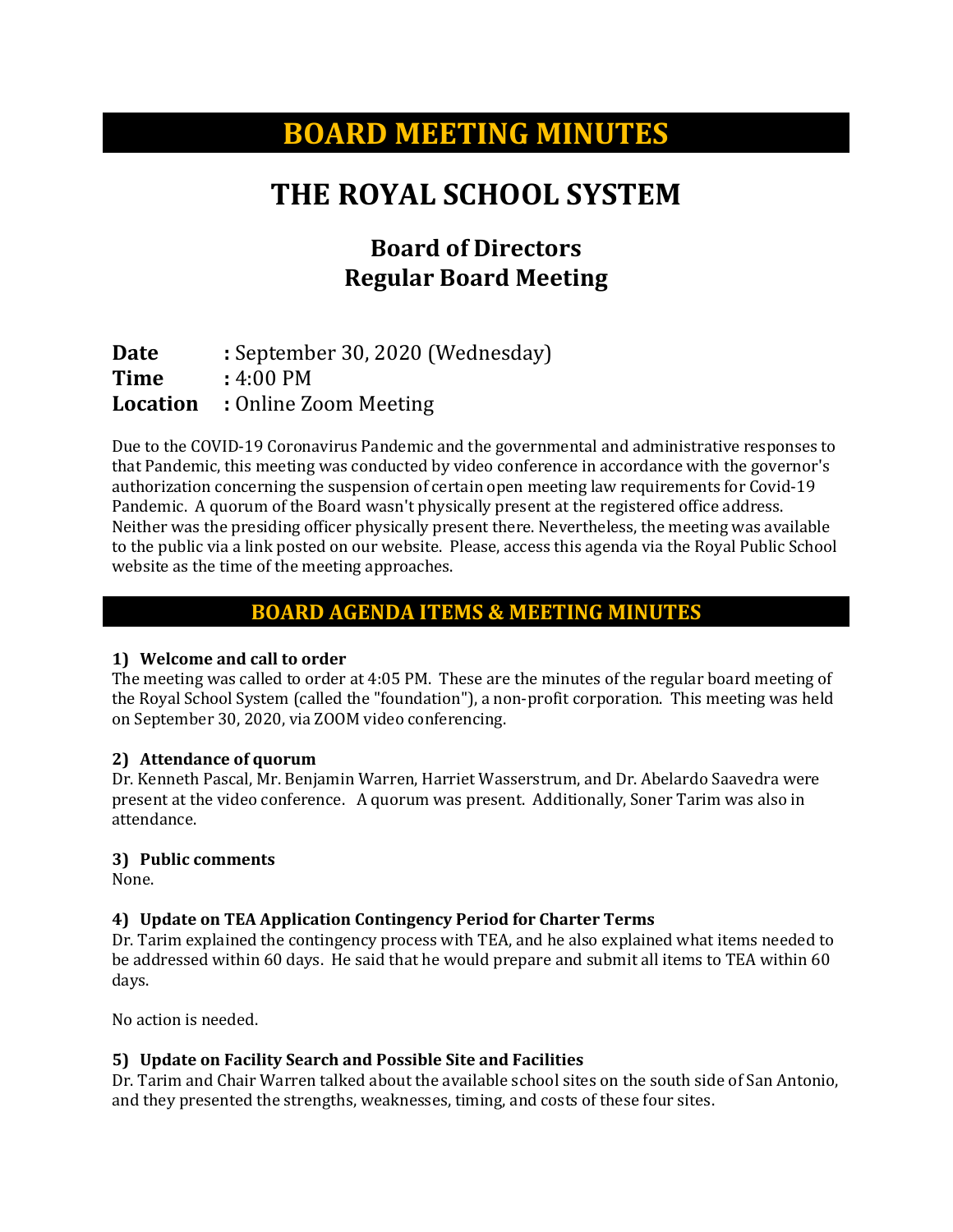No action is needed.

#### **6) Identification and Retaining Legal Representatives or Firms**

After discussion of work relationships of several legal firm options: The motion was made by Dr. Saavedra, seconded by Ms. Wasserstrum to retain KBS Law firm to represent Royal Public Schools for general legal matters.

The motion was approved: Yes: 4 No: 0

Additionally, another motion was made by Ms. Wasserstrum, seconded by Dr. Saavedra to retain Hunton Andrews Kurth to represent Royal Public Schools for bond/finance-related matters.

The motion was approved: Yes: 4 No: 0

#### **7) Review and Approval of a Lender for Facility Financing**

Chair Warren and Dr. Tarim presented the possibility of obtaining 100% financing with underwriters' help for our future school buildings. They explained several pros and cons of several firms.

#### **8) Review and Obtaining Professional and General Liability Insurance**

Dr, Tarim mentioned that he was in the process of getting quotes from insurance companies to obtain officer and directors insurance. Upon completion of this process, he will present options to the Board.

#### **9) Discussion and Retaining Fundraiser and/or Grant Writer**

It was suggested to work with grant writers in this early stage of the charter to obtain additional fundings from local and national funders. Dr. Tarim will reach out to several organizations and individuals to explore this possibility.

#### **10)Hiring the CEO with Authority to Execute Daily Operations According to the Charter**

Chair Warren called the meeting to a closed session at 5:22 PM to discuss this item. The closed session was ended at 5:50 PM. In the open session, the motion was made by Dr. pascal, seconded by Harriet to hire Dr. Soner Tarim, the CEO of the Royal Public Schools, and also the chair will execute the CEO contract.

The motion was approved: Yes: 4 No: 0

#### **11)Closing remarks and adjournment**

Chair Warren commented on the importance of this Board continuing to promote educational opportunities for students actively.

The motion made by Dr. Pascal, seconded by Dr. Saavedra, to adjourn the meeting.<br>The motion was approved: Yes:  $4$  No: 0 The motion was approved: Yes: 4 The meeting ended at 6:09 PM.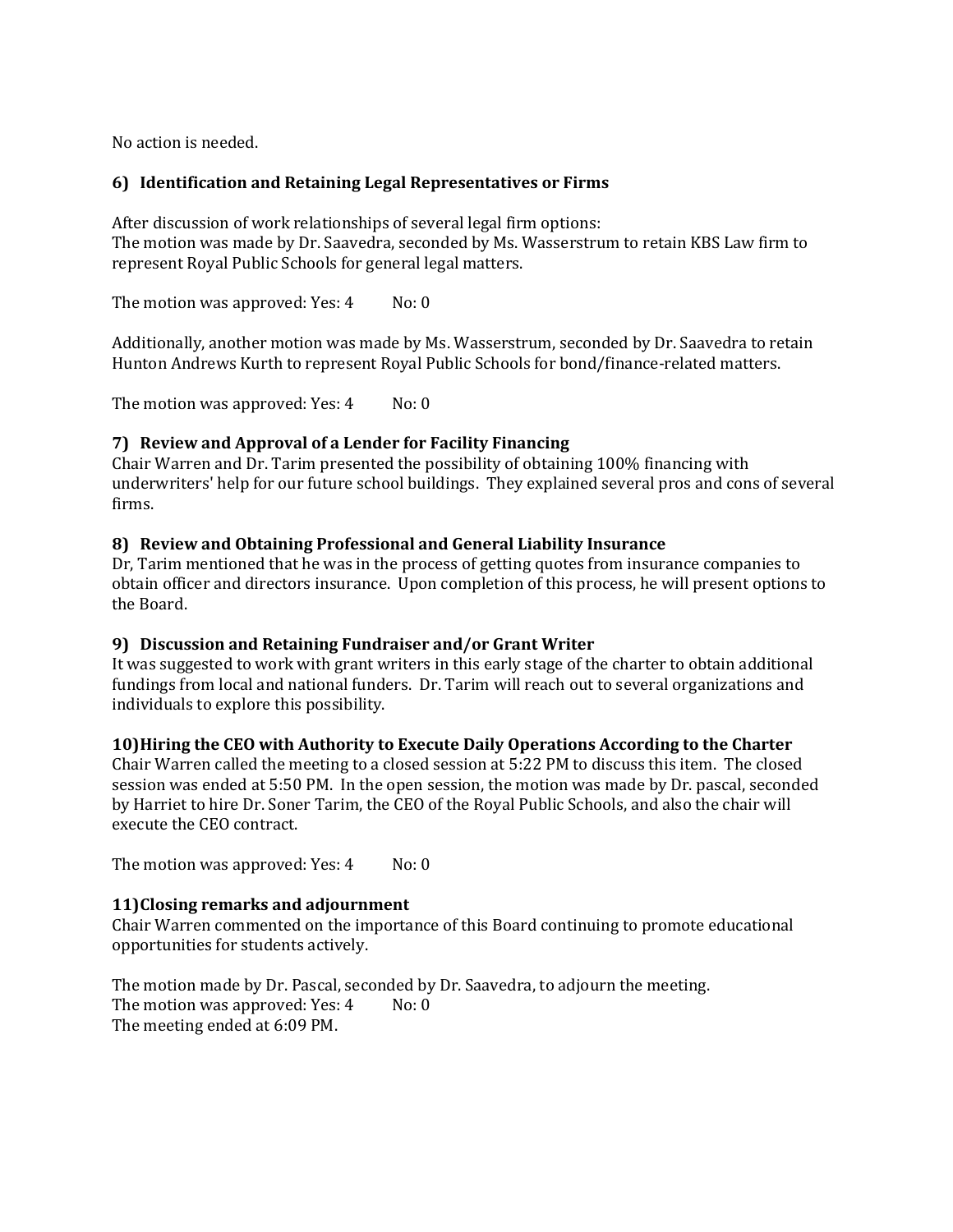# **BOARD MEETING MINUTES**

# **THE ROYAL SCHOOL SYSTEM**

# **Board of Directors Regular Board Meeting**

**Date :** December 8, 2020 (Tuesday)<br>**Time :** 4:00 PM **Time** : 4:00 PM<br>**Location** : Online Z **Location :** Online Zoom Meeting

Due to the COVID-19 Coronavirus Pandemic and the governmental and administrative responses to that Pandemic, this meeting was conducted by video conference in accordance with the governor's authorization concerning the suspension of certain open meeting law requirements for Covid-19 Pandemic. A quorum of the Board wasn't physically present at the registered office address. Neither was the presiding officer physically present there. Nevertheless, the meeting was available to the public via a link posted on our website. Please, access this agenda via the Royal Public School website as the time of the meeting approaches.

### **BOARD AGENDA ITEMS & MEETING MINUTES**

#### **1) Welcome and call to order**

The meeting was called to order at 4:05 PM. These are the minutes of the regular board meeting of the Royal School System (called the "foundation"), a non-profit corporation. This meeting was held on December 8, 2020, via ZOOM video conferencing.

#### **2) Roll Call**

Board members Ms. Cariño Cortez, Dr. Kenneth Pascal, Mr. Benjamin Warren, Ms. Harriet Wasserstrum, and Dr. Abelardo Saavedra were present at the video conference. A quorum was present. Additionally, Dr. Soner Tarim, Ms. Nancy Li and Attorney Ellen Spalding were also in attendance.

#### **3) Public comments**

None.

#### **4) Approval of Previous Meeting Minutes (9/30/2020)**

Dr. Tarim presented the minutes of the last meeting. Harriet Wasserstrum moved to approve. Abelardo Saavedra seconded.

The motion was approved: Yes 5 No: 0

#### **5) Update on TEA Application Contingency Period for Charter Terms**

Dr. Tarim explained the contingency process with TEA, and he also explained what items needed to be addressed within 60 days. All items were submitted on time. Now, awaiting official signed contract from the TEA.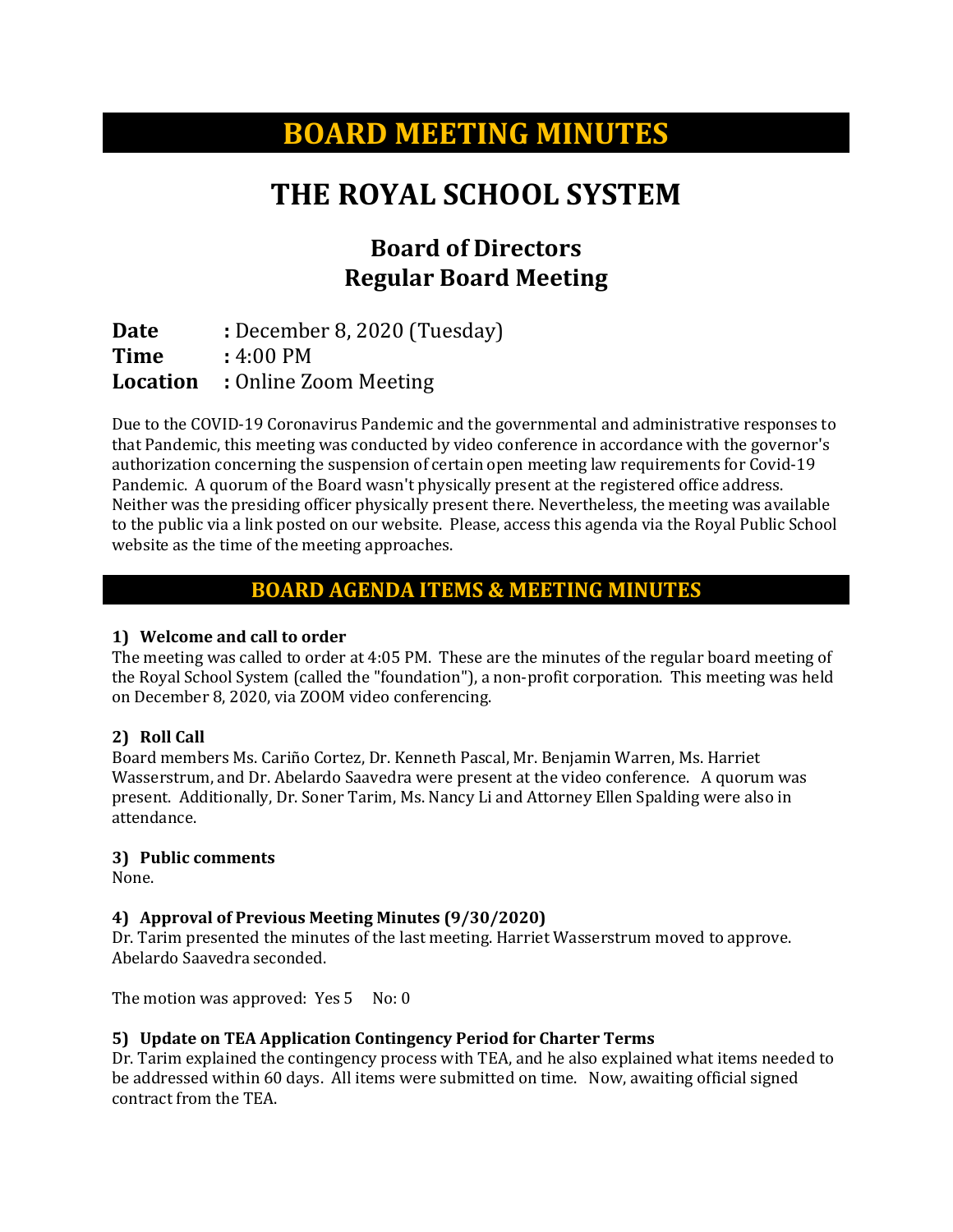#### **6) Approval of Bylaws First Amendment**

An amendment to the bylaws regarding the TEA Commissioner's approval was presented to the Board members by Dr. Tarim. After a short discussion, Abelardo Saavedra made a motion to approve. Harriet Wasserstrum seconded the motion.

The motion was approved: Yes: 5 No: 0

#### **CLOSED SESSION:**

The Board entered closed session at 5:36 PM.

#### **7) Update on Facilities (Executive Session)**

After several months of searching school facility sites, Dr. Tarim and Chair Warren spoke about the available school sites on the south side of San Antonio. They presented the strengths, weaknesses, timing, and costs of two viable sites: a former Walmart, and a current charter school. Financial, locational, and dimensional details were described. Dr. Tarim and Mr. Warren will continue with negotiations to finalize a suitable site. And they will bring a draft copy of a purchase agreement to the Board for final approval. No action is needed.

### **8) Update on Financing for lease and/or purchase (Executive Session)**

Dr. Tarim and Chair Warren have been working with the underwriter (DA Davidson) to secure financing. Royal is seeking 100% financing with the possibility of eventually refinancing within 5 years through the Permanent School Fund. No action is needed.

#### **9) Review and Approval PR/Marketing and Branding Proposals (Executive Session)**

In a closed session, the board discussed pros and cons of four proposals that were submitted for branding and marketing work for the first Royal campus. Strengths and weaknesses of each proposal were presented for side-by-side comparisons. No action was taken during the closed session.

#### **10)CEO Contract Status and Update (Executive Session)**

General terms of the CEO contract was discussed in the closed session. The Chair Warren will work with the school attorney to finalize details and bring them back to the Board for approval.

#### **CLOSED SESSION ENDED:**

The Board ended closed session at 6:11 PM.

**Approval of Item-9):** Abelardo Saavedra made a motion to authorize Dr. Tarim to proceed in negotiating terms and signed contract with Deutser to do branding and marketing work. Harriet Wasserstrum seconded the motion. The motion was approved: Yes: 4 No: 0 (Ms. Cortez was absent).

#### **11)Closing remarks and adjournment**

Chair Warren restated that the terms for the facility and CEO contract will be brought back for consideration by the Board. In the interest of maintaining progress, Chair Warren said there may be a need for a special Board meeting to expedite the approval process.

The meeting ended at 6:15 PM.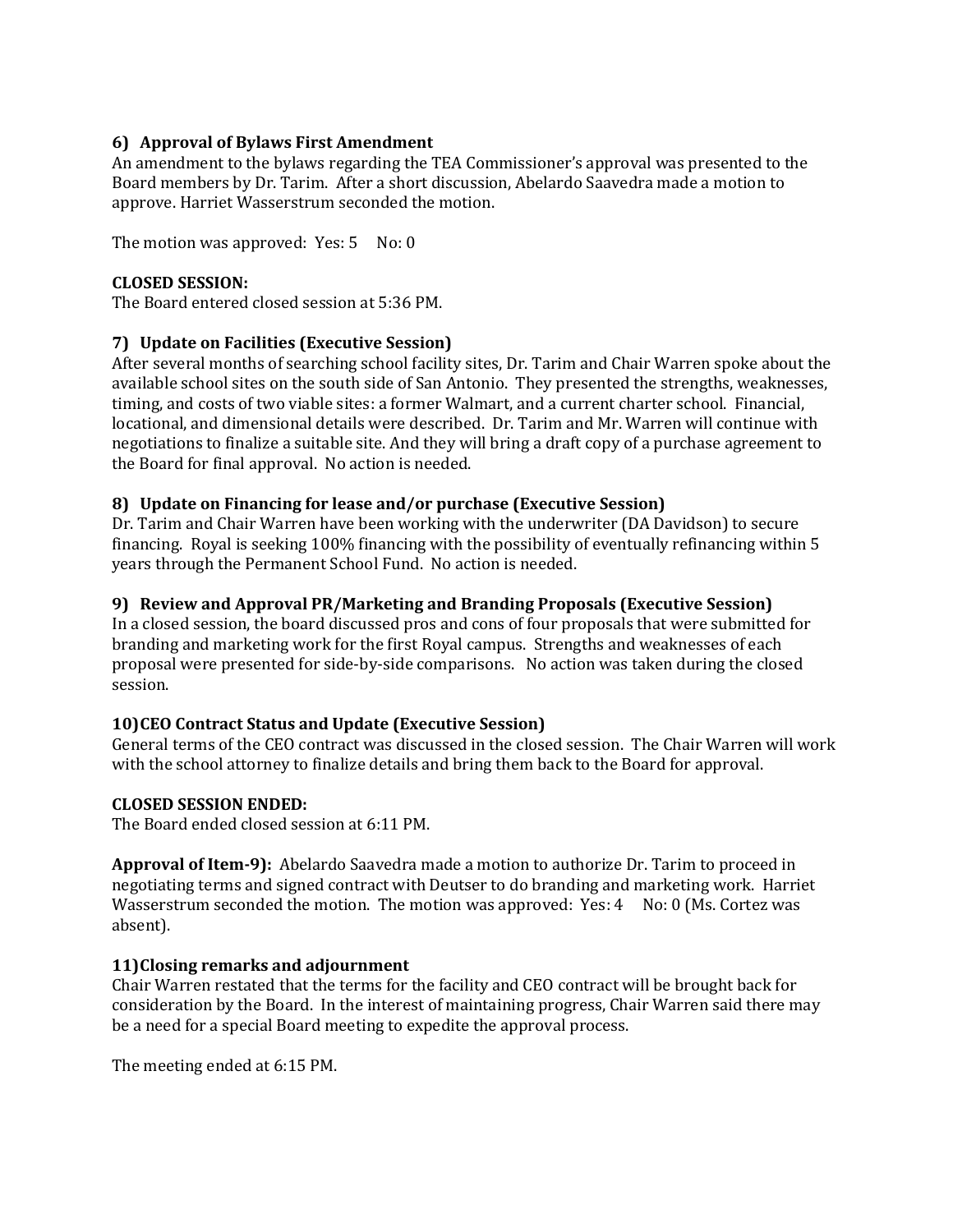# **BOARD MEETING MINUTES**

## **THE ROYAL SCHOOL SYSTEM**

# **Board of Directors Regular Board Meeting**

**Date :** *January 27, 2021* (Wednesday)<br> **Time :** 12:00 PM **Time** : 12:00 PM<br> **Location** : Online Zoo **Location :** Online Zoom Meeting

Due to the COVID-19 Coronavirus Pandemic and the governmental and administrative responses to that Pandemic, this meeting will be conducted by video conference in accordance with the governor's authorization concerning the suspension of certain open meeting law requirements for Covid-19 Pandemic. A quorum of the Board will not be physically present at the registered office address. Neither will the presiding officer physically present there. Nevertheless, the meeting will be open to the public. Please access this agenda via the Royal Public School website as the time of the meeting approaches.

## **BOARD AGENDA ITEMS & MEETING MINUTES**

*Executive Session (Authorization): Closed Session for Any and All Reasons Permissible by Texas Law, including, but not limited to, Texas Government Code Sections 551.071, 551.072, 551.073, 551.074, 551.075, 551.076, 551.082, 551.083, 551.084, pertaining to any item listed on this agenda, as permitted by applicable law.*

### **1. Welcome and call to Order**

The meeting was called to order at 12:04 PM. These are the minutes of the regular board meeting of the Royal School System (called the "foundation"), a non-profit corporation. This meeting was held on January 27, 2021, via ZOOM video conferencing.

### **2. Roll Call**

Board members Ms. Carino Cortez, Mr. Benjamin Warren, Ms. Harriet Wasserstrum, Dr. Abelardo Saavedra, Dr. Kenneth Pascal, and the CEO Dr. Soner Tarim were present at the video conference. Additionally, Ms. Nancy Li was in attendance as a guest.

#### **3. Public Comments**

None

### **4. Approval of Previous Meeting Minutes (December 8, 2020)**

Dr. Tarim presented the minutes of the last meeting. Harriet Wasserstrum moved to approve. Abelardo Saavedra seconded.

The motion was approved: Yes: 5 No: 0

### **5. Update on TEA Application Contingency Items for Charter Contract**

Dr. Tarim talked about the additional request from TEA to complete contingencies. He said that all items were submitted and waiting to hear from TEA for final signature.

### **6. Update of Charter School Start-up Grant**

Dr. Tarim described the grant of \$900,000 from April 1, 2021 to July 31, 2023. TEA approval is expected in April 2021. Dr. Tarim was confident that the TEA will approve the start-up grant.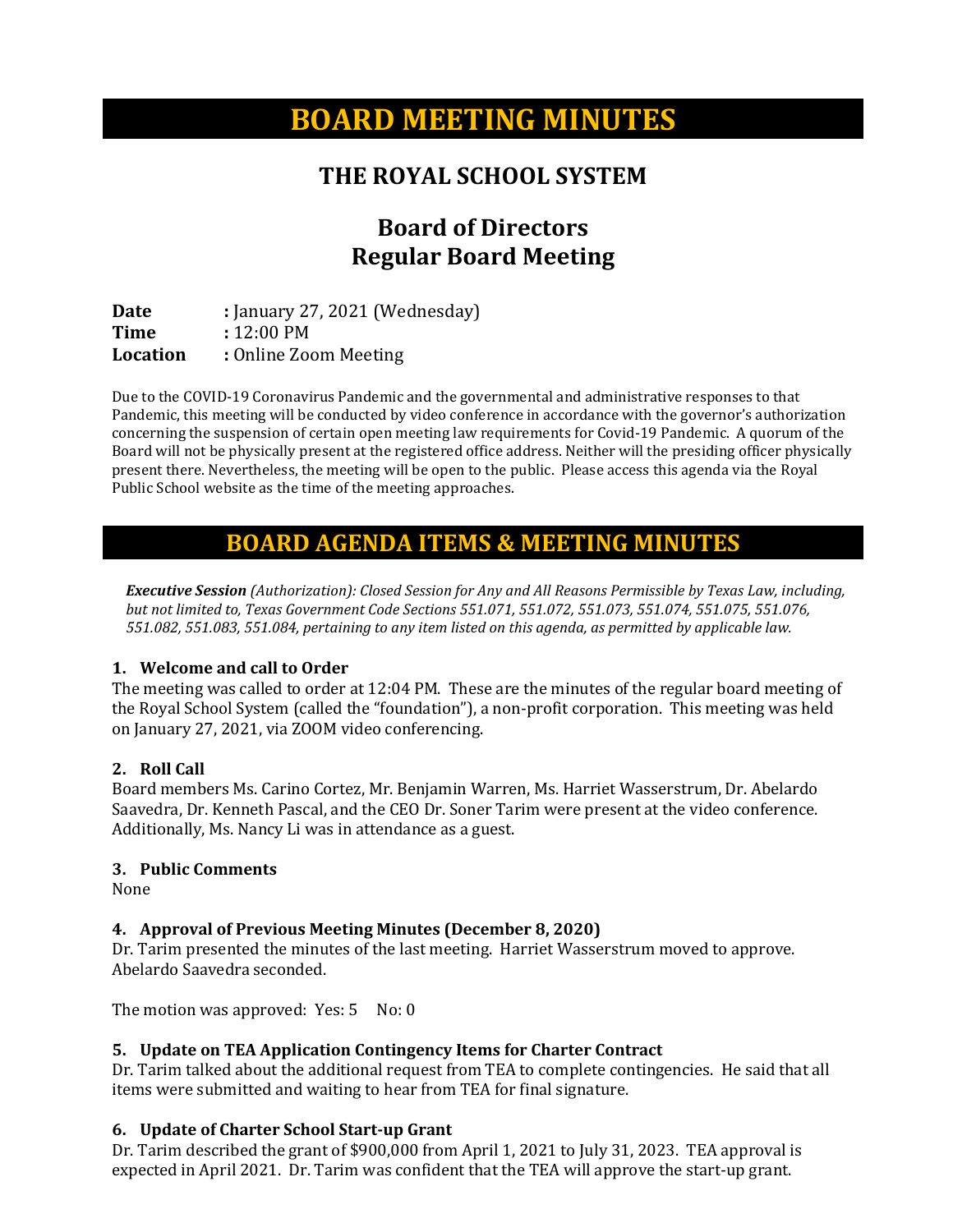#### **7. Update on PR/Marketing and Branding**

The branding company conducted two workshops to finalize brand strategies for Royal. Dr. Tarim described the process, and Mr. Warren told the expected outcomes.

### **8. Update on HR and Enrollment**

We are currently seeking a Principal and Secretary. Dr. Tarim will provide the Board the job descriptions and described current public postings. Regarding enrollment, advertising the school cannot begin until facility agreements are finalized.

### **9. Activating Board Committees**

The Board Members discussed the committee structure. In response to a question, the Board can add new members drawn from the Advisory Committee or the community. The Facility and Finance Committees are already active. The idea was to make sure all three board committees are active and functioning.

### **10. Consider and Take Action to Approve Board Meeting Calendar**

Based on the survey among board members, the second Tuesday of each month at noon seemed the best time to meet for the Royal Board meeting to have full participation. Benjamin Warren moved to approve. Abelardo Saavedra seconded.

The motion was approved: Yes: 5 No: 0

**- CLOSED SESSION STARTED:** The Board entered a closed session at 12:46 PM.

#### **11. Consider and Take Action on Approval of Real Estate Purchase and Lease Agreements (Executive Session)**

Dr. Tarim presented the details of the proposed facility then exited from the ZOOM room at 1:12 PM.

#### **12. Consider and Take Action to Approval of CEO Contract (Executive Session)**

The contract was prepared by the legal counsel and Chair Benjamin Warren presented every element of the CEO contract to other board members.

**- CLOSED SESSION ENDED:** The Board ended the closed session at 1:21 PM.

**Approval of Item #11:** Abelardo Saavedra moved to approve the real estate purchase agreement as presented. Harriet Wasserstrum seconded.

The motion was approved: Yes: 5 No: 0

**Approval of Item #12:** Abelardo Saavedra moved to approve. Harriet Wasserstrum seconded.

The motion was approved: Yes: 5 No: 0

#### **13. Closing Remarks and Adjournment**

Chair Warren made several comments about the journey to get to this point and the exciting challenges ahead. Harriet Wasserstrum made a motion to adjourn the meeting. Carino Cortez seconded.

The motion was approved:  $Yes: 4$  No: 0 **The meeting ended at 1:29 PM**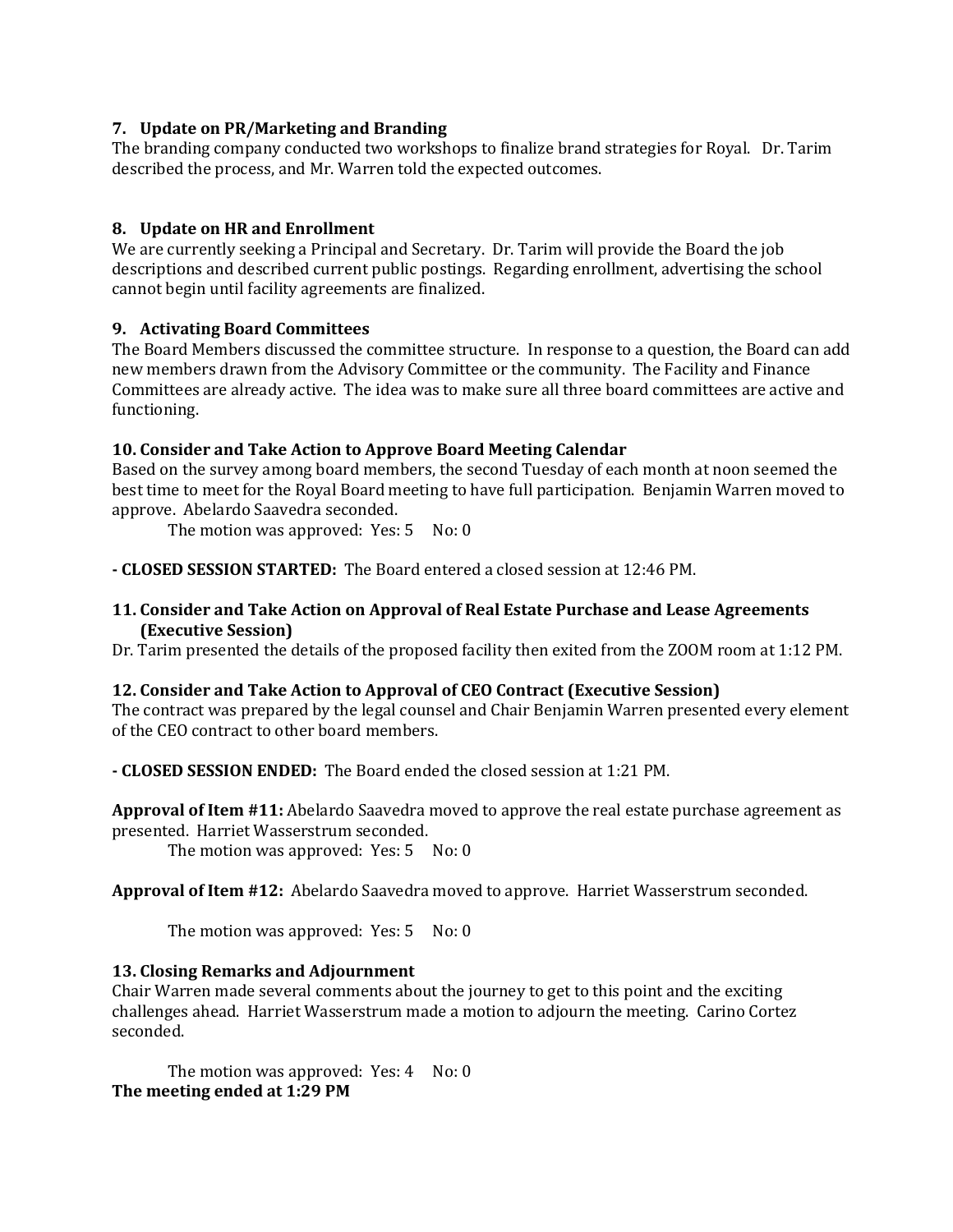# **BOARD MEETING MINUTES**

## **THE ROYAL SCHOOL SYSTEM**

# **Board of Directors Regular Board Meeting**

**Date : February 23, 2021 (Tuesday)**<br> **Time :** 12:00 PM **Time** : 12:00 PM<br> **Location** : Online Zoo **Location :** Online Zoom Meeting

Due to the COVID-19 Coronavirus Pandemic and the governmental and administrative responses to that Pandemic, this meeting will be conducted by video conference in accordance with the governor's authorization concerning suspension of certain open meeting law requirements for Covid-19 Pandemic. A quorum of the Board will not be physically present at the registered office address. Neither will the presiding officer physically present there. Nevertheless, the meeting will be open to the public. Please access this agenda via the Royal Public School website as the time of the meeting approaches.

### **BOARD AGENDA ITEMS & MEETING MINUTES**

*Executive Session (Authorization): Closed Session for Any and All Reasons Permissible by Texas Law, including, but not limited to, Texas Government Code Sections 551.071, 551.072, 551.073, 551.074, 551.075, 551.076, 551.082, 551.083, 551.084, pertaining to any item listed on this agenda, as permitted by applicable law.*

#### **1. Welcome and call to Order**

The meeting was called to order at 12:02 PM by Chair Benjamin Warren. These are the minutes of the special board meeting of the Royal School System (called the "foundation"), a non-profit corporation. This meeting was held on February 23, 2021, via ZOOM video conferencing.

#### **2. Roll Call**

Board members Ms. Carino Cortez, Mr. Benjamin Warren, Ms. Harriet Wasserstrum, Dr. Kenneth Pascal, and the CEO Soner Tarim were present at the video conference. Additionally, Mr. Tom Sage, Mr. Ryan Bradshaw, and Mr. Clay Holland of HUNTON Law Firm, Ms. Brenna Broom of Deutser, and Ms. Nancy Li were in attendance.

#### **3. Public Comments**

None

**- CLOSED SESSION STARTED:** The Board entered a closed session at 12:14 PM.

- **4. Consider and take action on approval of the resolution of the board of directors the Royal School System authorizing a borrowing from a higher education finance corporation to finance and refinance educational facilities; approving the issuance of bonds; delegating authority to approve the terms of the bonds, effect the sale, issuance and delivery of bonds and execute and deliver certain documents related thereto; and containing other matters related thereto (Executive Session).**
- **- CLOSED SESSION ENDED:** The Board ended closed session at 12:24 PM.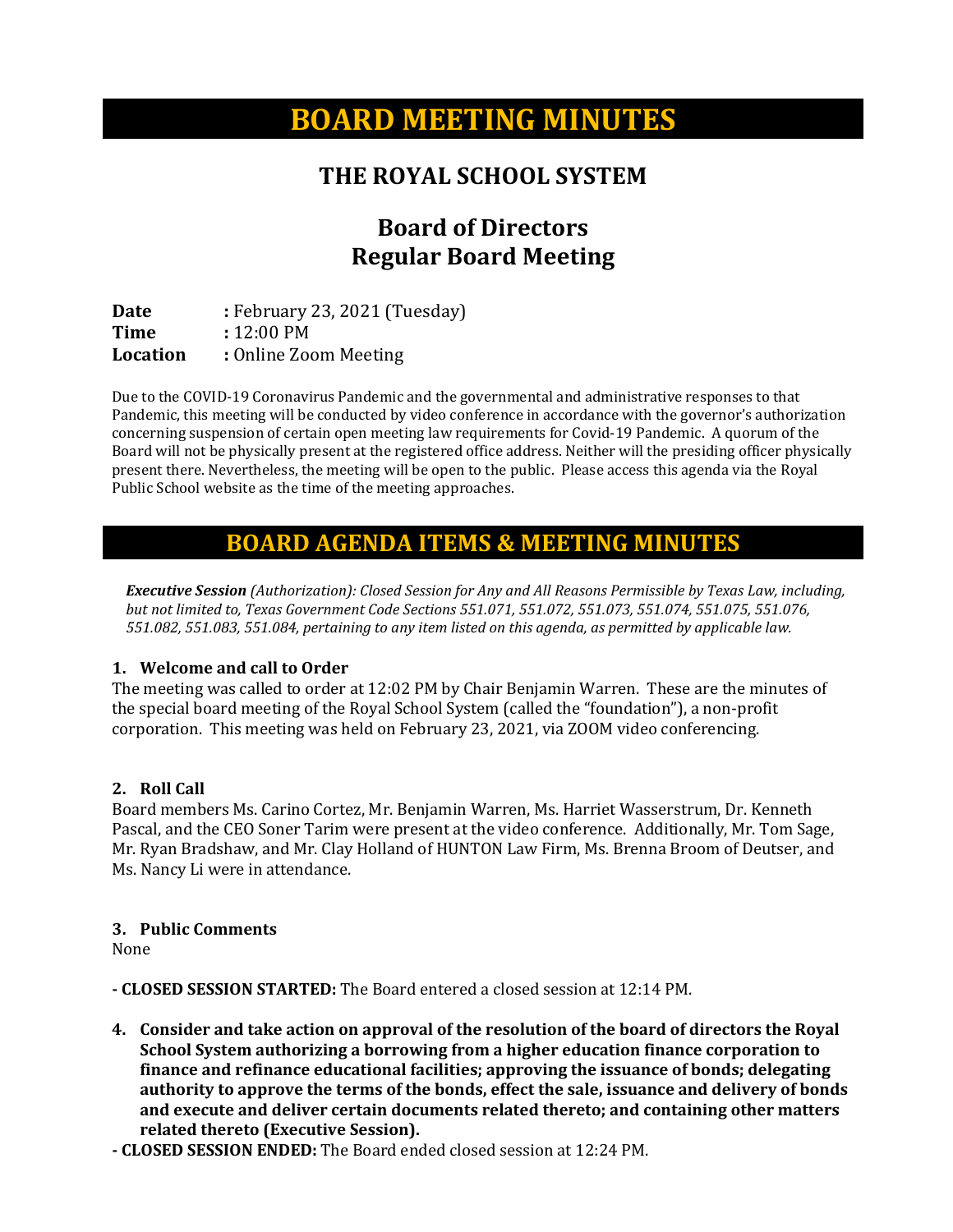**Approval of Item #4:** Ms. Harriet Wasserstrum made a motion to approve the resolution. Ms. Cariño Cortez seconded.

The motion was approved by a roll call vote: **Yes: 5** No: 0

#### **5. Closing Remarks and Adjournment**

Chair Warren closed the meeting recognizing the tremendous amount of work by board members and the respective roles of supporting team members to get to today's resolution. He mentioned there would need to be another Board Meeting next Tuesday, March 2, 2021, at noon.

With no further questions or comments, the meeting ended at 12:32 PM.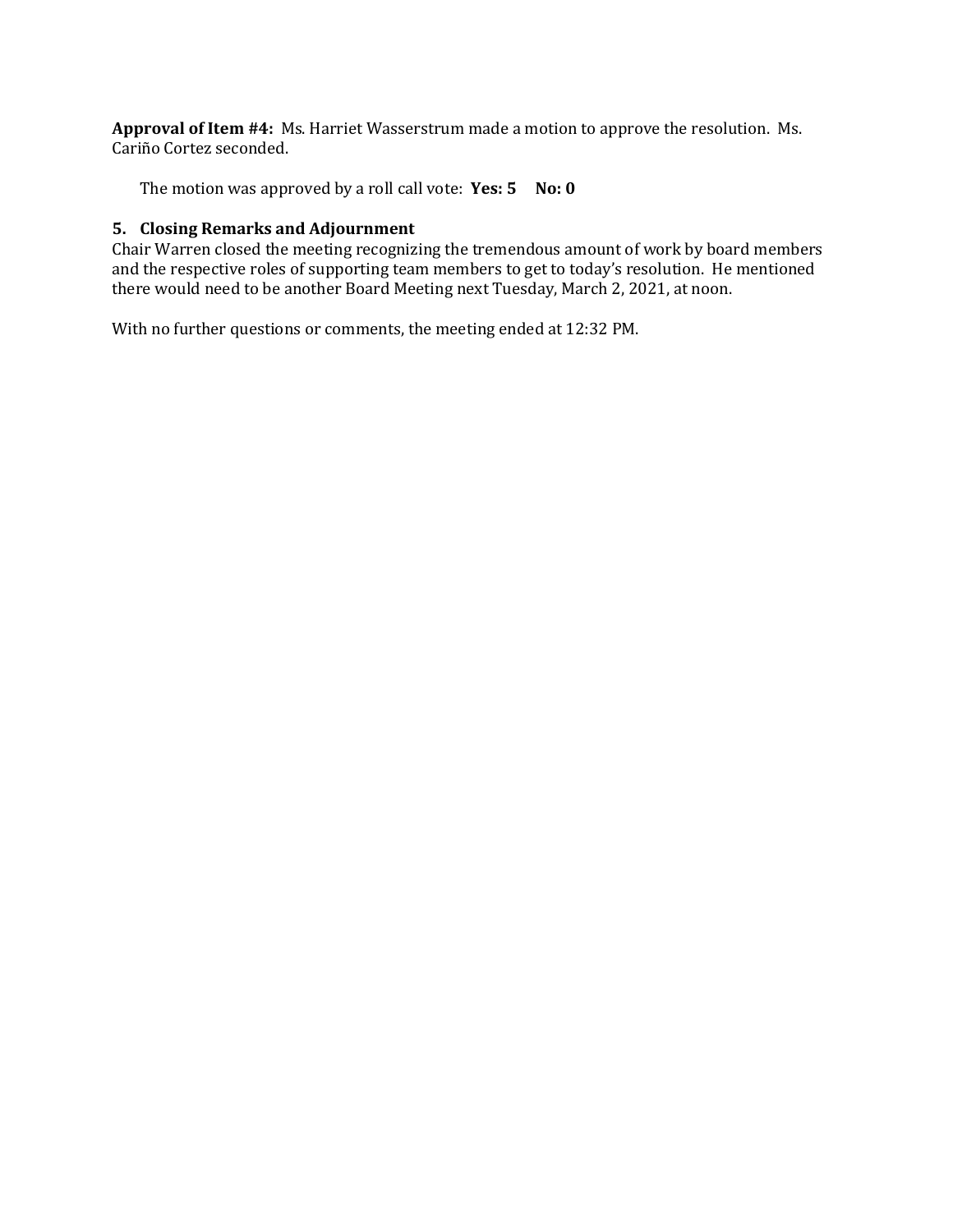# **BOARD MEETING MINUTES**

## **THE ROYAL SCHOOL SYSTEM**

# **Board of Directors Regular Board Meeting**

**Date :** March 2, 2021 (Tuesday)<br>**Time :** 12:00 PM **Time** : 12:00 PM<br> **Location** : Online Zoo **Location :** Online Zoom Meeting

Due to the COVID-19 Coronavirus Pandemic and the governmental and administrative responses to that Pandemic, this meeting will be conducted by video conference in accordance with the governor's authorization concerning suspension of certain open meeting law requirements for Covid-19 Pandemic. A quorum of the Board will not be physically present at the registered office address. Neither will the presiding officer physically present there. Nevertheless, the meeting will be open to the public. Please access this agenda via the Royal Public School website as the time of the meeting approaches.

### **BOARD AGENDA ITEMS & MEETING MINUTES**

*Executive Session (Authorization): Closed Session for Any and All Reasons Permissible by Texas Law, including, but not limited to, Texas Government Code Sections 551.071, 551.072, 551.073, 551.074, 551.075, 551.076, 551.082, 551.083, 551.084, pertaining to any item listed on this agenda, as permitted by applicable law.*

#### **1. Welcome and Call to Order**

The meeting was called to order at 12:05 PM by Chair Benjamin Warren. These are the minutes of the regular board meeting of the Royal School System (called the "foundation"), a non-profit corporation. This meeting was held on March 2, 2021, via ZOOM video conferencing. The Chair noted how far we have progressed, and we can look forward with excitement.

### **2. Roll Call**

Board members Mr. Benjamin Warren, Ms. Harriet Wasserstrum, and Dr. Kenneth Pascal were present at the video conference. Additionally, Dr. Soner Tarim was in attendance.

#### **3. Public Comments**

None

#### **4. CEO Report**

Dr. Tarim stated that there would be an update at every board meeting. He said every meeting would begin with the Royal mission and vision statements.

He reviewed several tasks to be completed, including cleaning and painting the exterior masonry of the main building; putting in a drop-off drive in front of the main building; furniture purchases; and other finishing touches before school opening.

During the meeting, Dr. Tarim provided a \$5.9 million appraisal of the facility and grounds by CBRE. This appraisal was in addition to 421 pages of documents supplied to the Board in advance.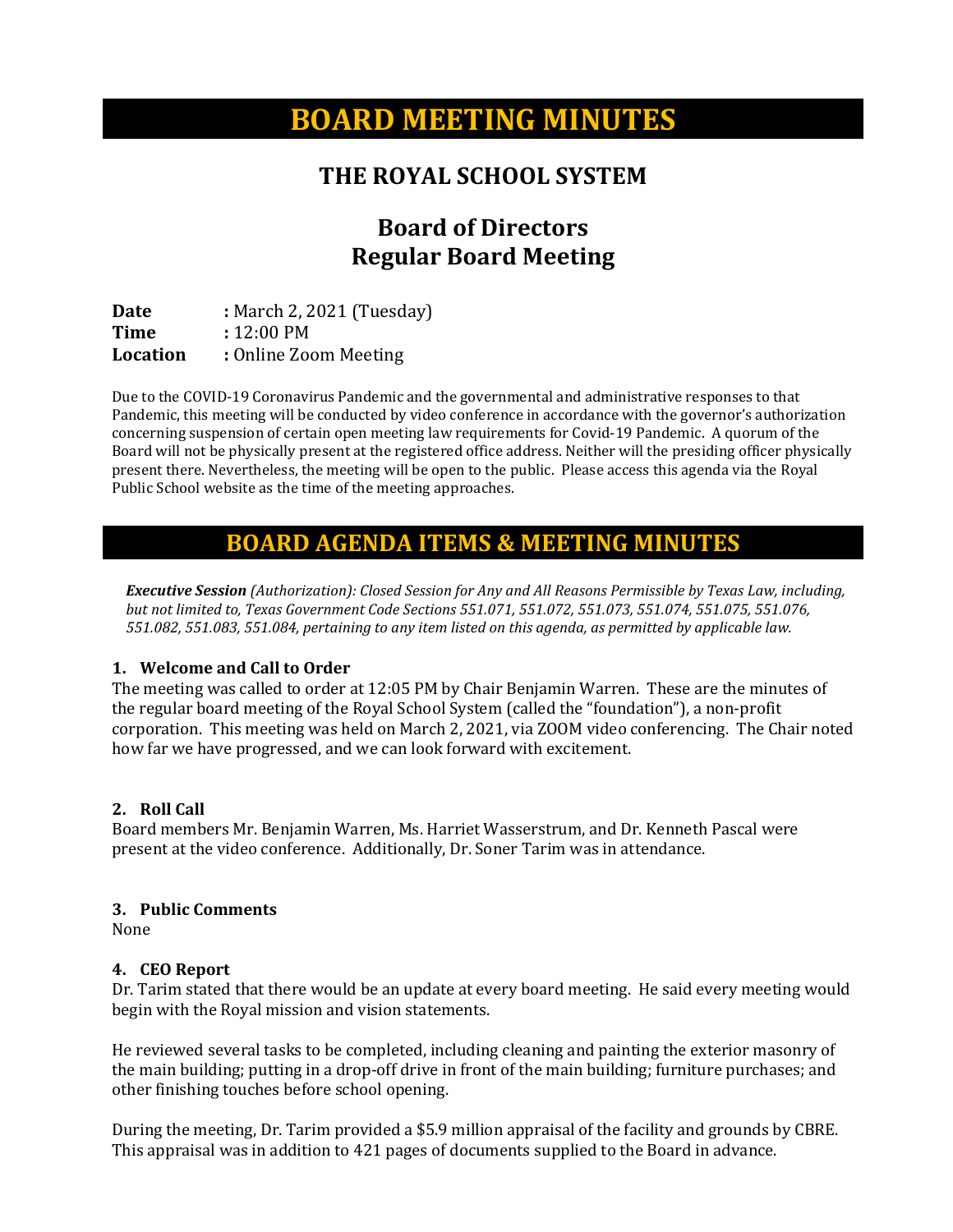Other items discussed were campus name options, insurance needs, purchasing furniture, identifying a School Information System, Dr. Tarim's submission of an e-grant application, and a detailed start-up timeline for the school opening the last week in August.

As part of the PR/Marketing/Logo update, there will be an additional expense with the Deutser group for social media marketing and Search Engine Optimization.

#### **5. Consider and Take Action on Approval of Charter Contract with TEA**

Dr. Tarim provided a copy of the charter agreement that was received from TEA. After a brief review, Harriet Wasserstrum made a motion to approve the contract. Dr, Ken Pascal seconded.

The motion was approved: Yes: 3 No: 0

**- CLOSED SESSION STARTED:** The Board entered a closed session at 12:52 PM.

#### **6. Consider and Take Action on Providing Notice to the Seller Waiving Due Diligence Contingencies (Executive Session)**

To expedite the closing timeline, it was necessary to waive the due diligence after all required documents obtained good conditions.

**7. Review Plan and Time Line for Public Announcement about Facility Purchase and Current Operator Location Closure (Executive Session)**

In the closed session, the proposed facility purchase timeline and public announcement timeline were discussed.

**- CLOSED SESSION ENDED:** The Board ended the closed session at 1:01 PM.

**Approval of Item #6:** Harriet Wasserstrum made a motion to waive the due diligence period. Dr. Ken Pascal seconded.

The motion was approved: Yes: 3 No: 0

#### **8. Closing Remarks and Adjournment**

Chair Warren closed the meeting by noting how rare it was to start a charter with approval for four schools and secure 100% financing. He mentioned the next board meeting would be on April 13, 2021, at noon.

With no further questions or comments, Harriet Wasserstrum made a motion, and Dr. Pascal seconded without objection the meeting ended at 1:02 PM.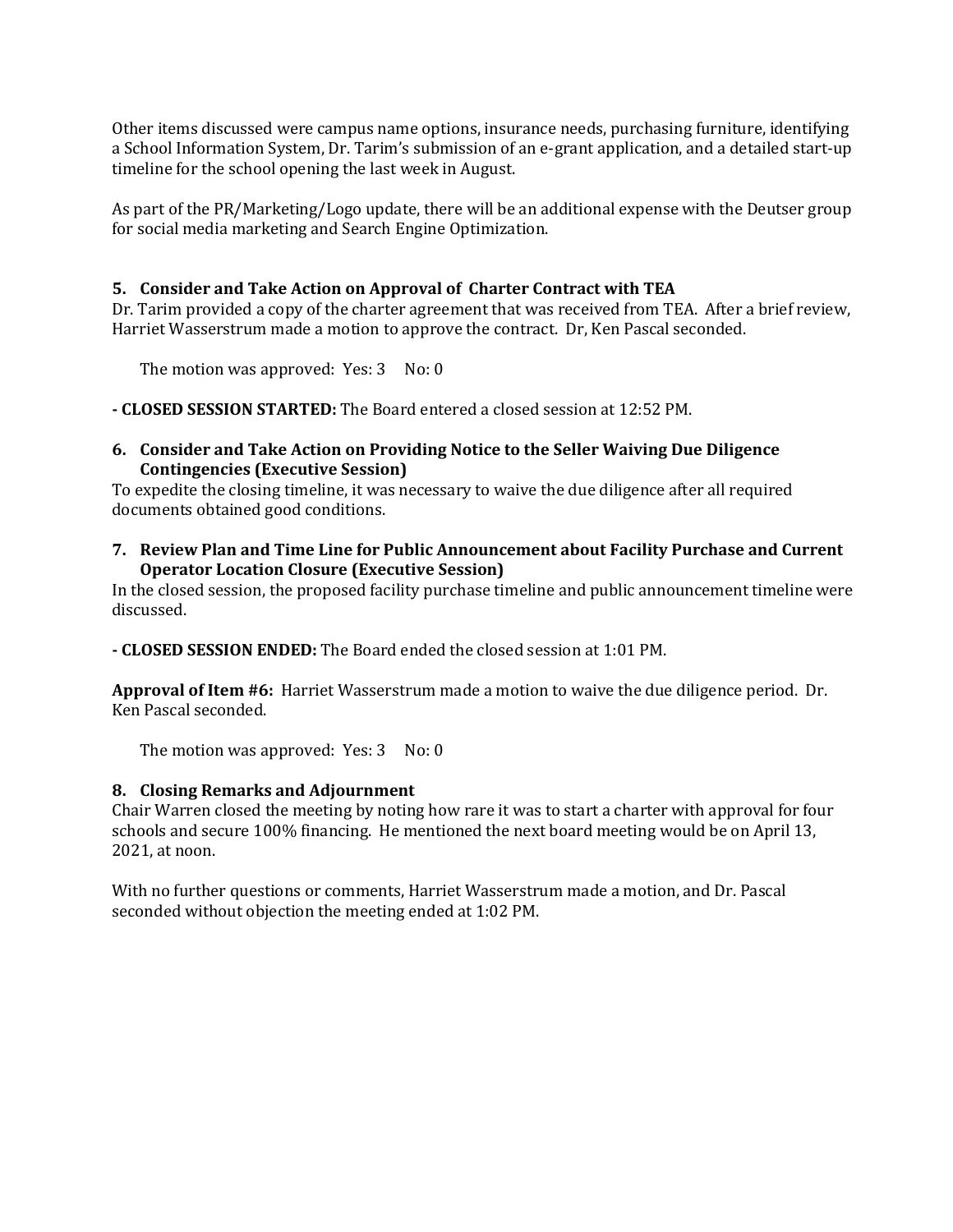# **BOARD MEETING MINUTES**

## **THE ROYAL SCHOOL SYSTEM**

# **Board of Directors Regular Board Meeting**

**Date :** April 13, 2021 (Tuesday)<br> **Time :** 12:00 PM **Time** : 12:00 PM<br> **Location** : Online Zoo **Location :** Online Zoom Meeting

Due to the COVID-19 Coronavirus Pandemic and the governmental and administrative responses to that Pandemic, this meeting will be conducted by video conference in accordance with the governor's authorization concerning suspension of certain open meeting law requirements for Covid-19 Pandemic. A quorum of the Board will not be physically present at the registered office address. Neither will the presiding officer physically present there. Nevertheless, the meeting will be open to the public. Please access this agenda via the Royal Public School website as the time of the meeting approaches.

### **BOARD AGENDA ITEMS & MEETING MINUTES**

*Executive Session (Authorization): Closed Session for Any and All Reasons Permissible by Texas Law, including, but not limited to, Texas Government Code Sections 551.071, 551.072, 551.073, 551.074, 551.075, 551.076, 551.082, 551.083, 551.084, pertaining to any item listed on this agenda, as permitted by applicable law.*

#### 1. **Welcome and Call to Order**

Chair Benjamin Warren called the meeting to order at 12:02 PM.

#### 2. **Roll Call**

Board members in attendance were Dr. Kenneth Pascal, Dr. Abelardo Saavedra, Ms. Harriet Wasserstrum, and Mr. Benjamin Warren. In addition, the CEO, Dr. Soner Tarim and Ms. Nancy Li-Tarim were present.

#### 3. **Public Comments**

None.

### 4. **Approval of Previous Board Meeting Minutes**

The minutes of January 27, 2021, February 23, 2021, and March 2, 2021 were reviewed and approved. Harriet Wasserstrum moved to approve, and Abelardo Saavedra seconded.

The motion was approved. Yes:  $4$  No:  $0$ 

### 5. **Marketing, Advertisement, and Community Outreach Update**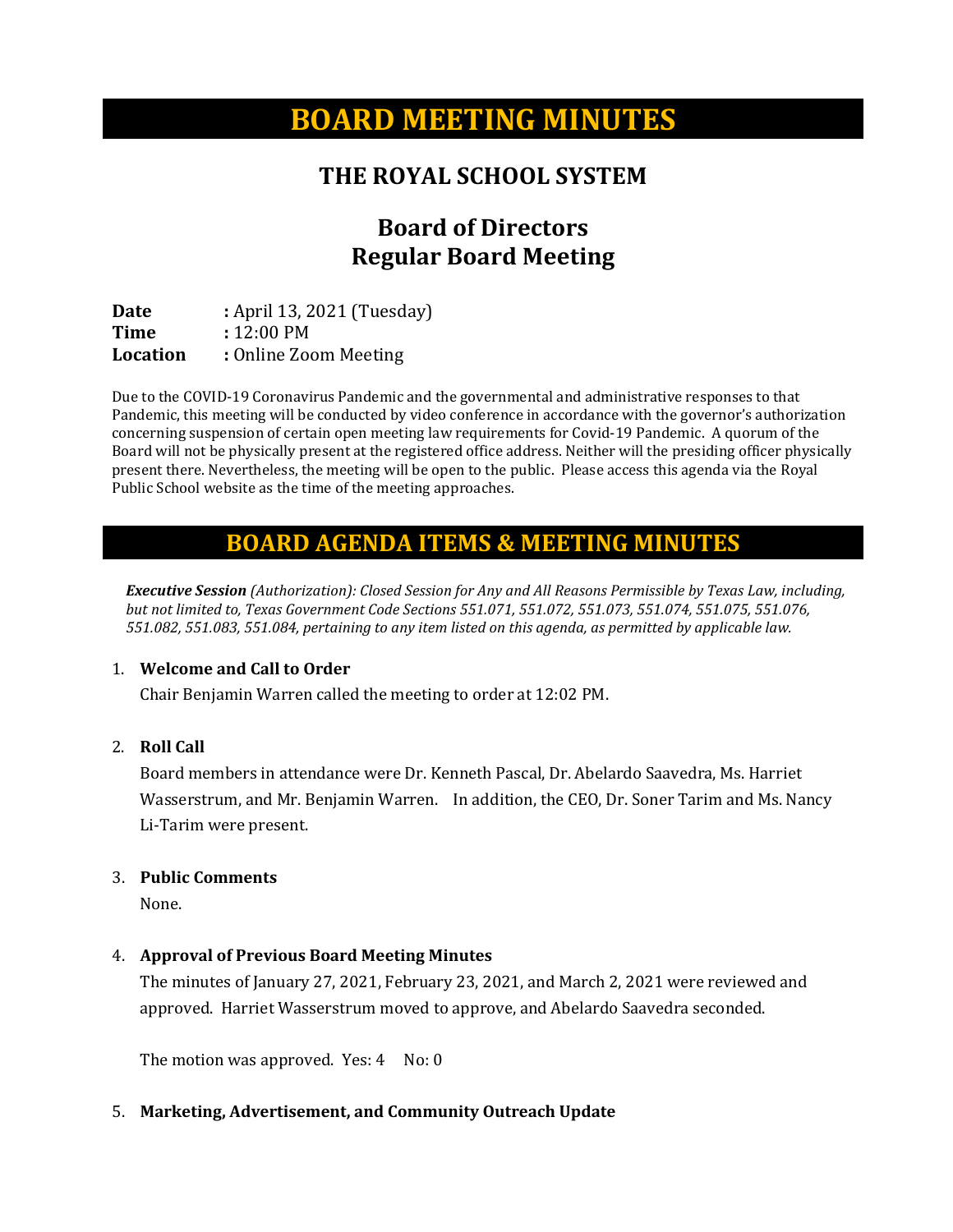CEO Soner Tarim reported the Royal Public Schools Web site would be completed in the next 48 hours. He said the two most time sensitive goals were student enrollment and hiring the school team. He mentioned priority actions being taken to reach those goals.

#### 6. **Enrollment Update**

To date, there have been 26 registrations online. To reach a target of 288 enrollments, it is anticipated that 500 online registrations will be called for.

### 7. **Facility and Remodeling Update**

Two main efforts are underway. First, to change the building windows. Second, to redo the bathrooms on the first floor. The entire facility will be cleaned, and new fencing installed.

### 8. **Human Resource Update**

Priority efforts given to hiring a principal, teachers, custodial and kitchen staff. Departing New Frontier staff include a highly experienced chef, and chief custodian. Interviews are being conducted. A temporary Student Outreach Coordinator from south San Antonio with charter school experience has been hired. Part-time Student Ambassadors will be hired for the summer.

### 9. **School Opening Timeline and Ribbon Cutting Event**

On June 3, 2021, there will be a lottery drawing to randomly select 288 students from the pool of 500 or more. The lottery will be held in a large auditorium. There will be a celebration of the 100<sup>th</sup> anniversary of the building in June 2021. Also, there will be a ribbon cutting ceremony in October.

### 10. **Closing Remarks and Adjournment**

Chairman Warren Benjamin thanked CEO Tarim for around the clock efforts and progress on the major items on today's agenda. Abelardo Saavedra made a motion to close the meeting and Harriet Wasserstrum seconded.

The motion was approved. Yes:  $4$  No:  $0$ 

The meeting ended at 1:17 PM.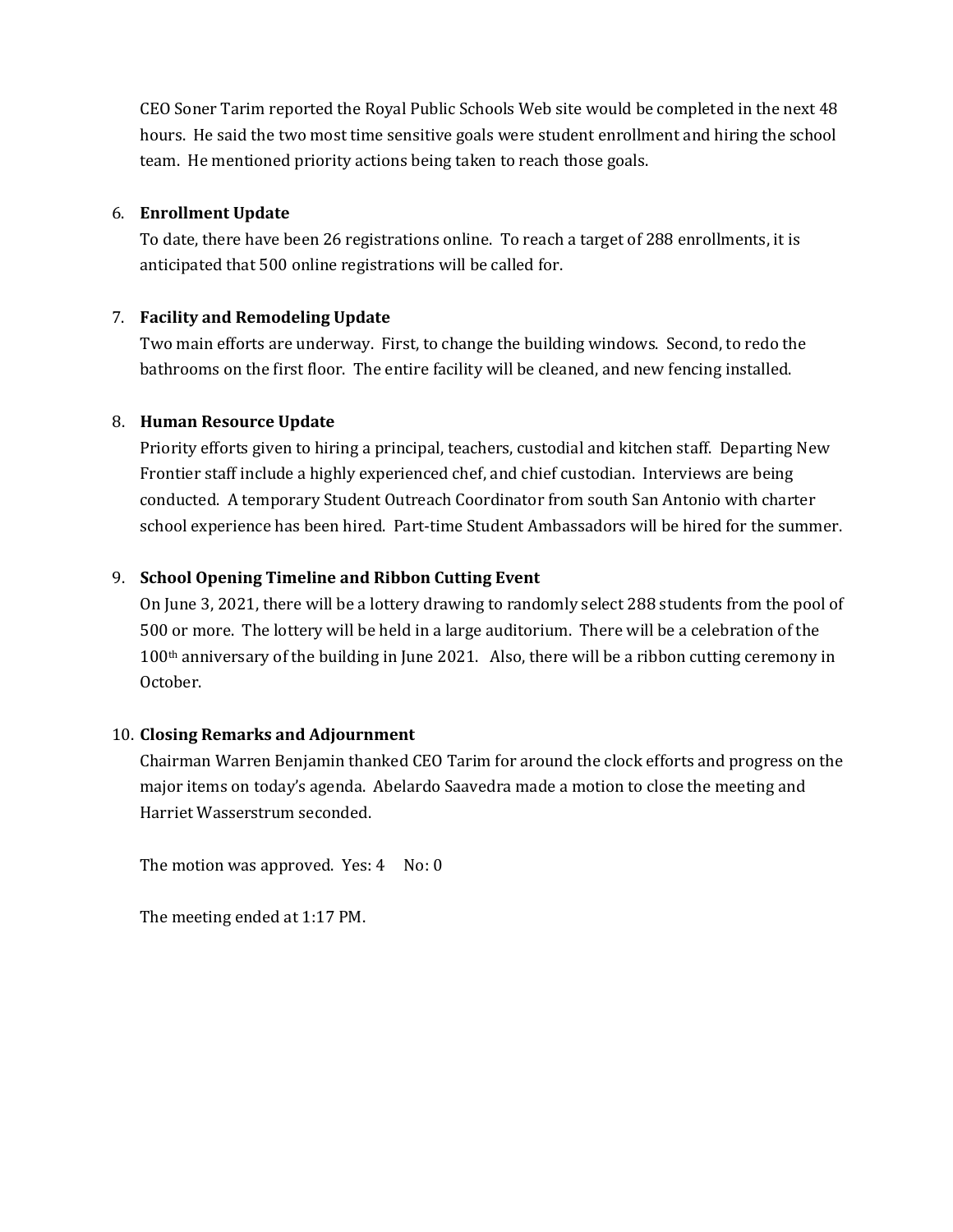# **PUBLIC NOTICE OF MEETING AGENDA**

## **THE ROYAL SCHOOL SYSTEM**

# **Board of Directors Regular Board Meeting**

**Date :** May 11, 2021 (Tuesday)<br> **Time :** 12:00 PM **Time** : 12:00 PM<br> **Location** : Online Zoo **Location :** Online Zoom Meeting

Due to the COVID-19 Coronavirus Pandemic and the governmental and administrative responses to that Pandemic, this meeting will be conducted by video conference in accordance with the governor's authorization concerning suspension of certain open meeting law requirements for Covid-19 Pandemic. A quorum of the Board will not be physically present at the registered office address. Neither will the presiding officer physically present there. Nevertheless, the meeting will be open to the public. Please access this agenda via the Royal Public School website as the time of the meeting approaches.

# **AGENDA ITEMS**

*Executive Session (Authorization): Closed Session for Any and All Reasons Permissible by Texas Law, including, but not limited to, Texas Government Code Sections 551.071, 551.072, 551.073, 551.074, 551.075, 551.076, 551.082, 551.083, 551.084, pertaining to any item listed on this agenda, as permitted by applicable law.*

#### 1. **Welcome and Call to Order**

Chair Benjamin Warren called the meeting to order at 12:03 PM.

2. **Roll Call**

Board members in attendance were Dr. Kenneth Pascal, Dr. Abelardo Saavedra, Ms. Harriet Wasserstrum, and Mr. Benjamin Warren. In addition, the CEO, Dr. Soner Tarim was present.

#### 3. **Public Comments**

None.

#### 4. **Approval of Previous Board Meeting Minutes**

The minutes of April 13, 2021 were reviewed and approved. Harriet Wasserstrum moved to approve, and Abelardo Saavedra seconded.

The motion was approved. Yes: 4 No: 0

#### 5. **CEO Report**

Dr. Soner Tarim started with the school's mission statement followed by comments on enrollments and marketing efforts. He said that the goal was to enroll 288 students. However he added that our target application number is estimated to be 500. As of today, there are 96 applicants. If by June 3<sup>rd</sup> there are more than 288 applications, a lottery open to the public will be held. Applicants not selected in the lottery will be placed on a wait list. Marketing efforts include table set-ups, block walking, a 90-second video, social media, and student ambassadors assigned to targeted locations from 4-7 PM.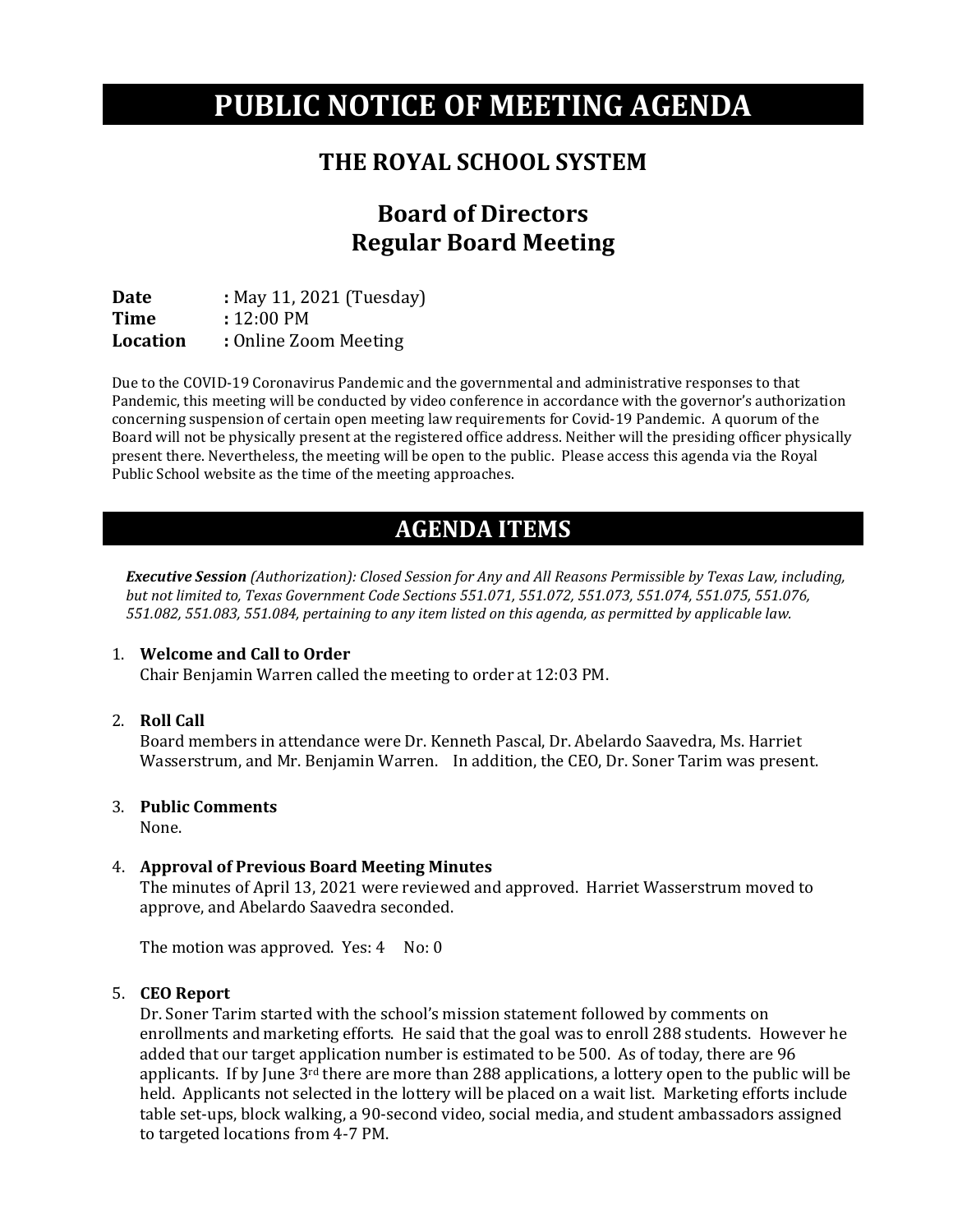Dr. Tarim also covered grant funding sought and received from E-rate, Charter School Growth Fund, and Choose to Succeed. He described acquiring furniture and building construction over next two months.

6. **Consider and take action on approval of resolution to provide CEO authority to execute contracts on behalf of the organization**.

A resolution was discussed to give the CEO to authority to execute purchase and contracts on behalf of the board up to certain amount listed in the resolution. Harriet Wasserstrum moved to approve the resolution, and Ken Pascal seconded.

The motion was approved. Yes:  $4$  No:  $0$ 

7. **Consider and take action on approval of interlocal agreement with TIPS Cooperating Purchasing Network.**

Dr. Saavedra and Dr. Tarim described the benefits of being part of purchasing network and how it could save time and money for the school. Harriet Wasserstrum moved to approve, and Ken Pascal seconded.

The motion was approved. Yes:  $4$  No:  $0$ 

8. **Consider and take action on approval of architectural services.** 

Dr. Tarim provided RFQ results for the architectural services. He said that he advertised the RFQ on our website for two weeks to receive proposals. He said that he received only one proposal to get the work done within 2 months. Due to limited time, he requested the board to approve proposed RFQ. Harriet Wasserstrum moved to approve, and Ken Pascal seconded.

The motion was approved. Yes:  $4$  No:  $0$ 

#### 9. **Consider and take action on approval of demolition services.**

At the time of the deadline, there was no proposal was received. Therefore, this motion was tabled.

#### 10. **Consider and take action on remodeling services.**

Dr. Tarim provided RFQ results for the remodeling services. He said that he advertised the RFQ on our website for two weeks to receive proposals. He said that he received only one proposal. Due to limited time, he requested the board to approve proposed RFQ. Dr. Saavedra moved to approve the proposal, and Harriet Wasserstrum seconded.

The motion was approved. Yes:  $4$  No:  $0$ 

#### 11. **Consider and take action on Special Education services.**

Dr. Tarim proposed to engage a third-party entity to handle Special Education services. As a result, we received one qualified bid proposal. Harriet Wasserstrum moved to approve, and Ken Pascal seconded.

The motion was approved. Yes: 4 No: 0

#### 12. **Closing remarks and adjournment.**

Chairman Benjamin Warren thanked the board members for their participation. Today's full agenda is evidence of both progress and work to be done. Unanimous agreement there was no further business. Meeting ended at 1:30 PM.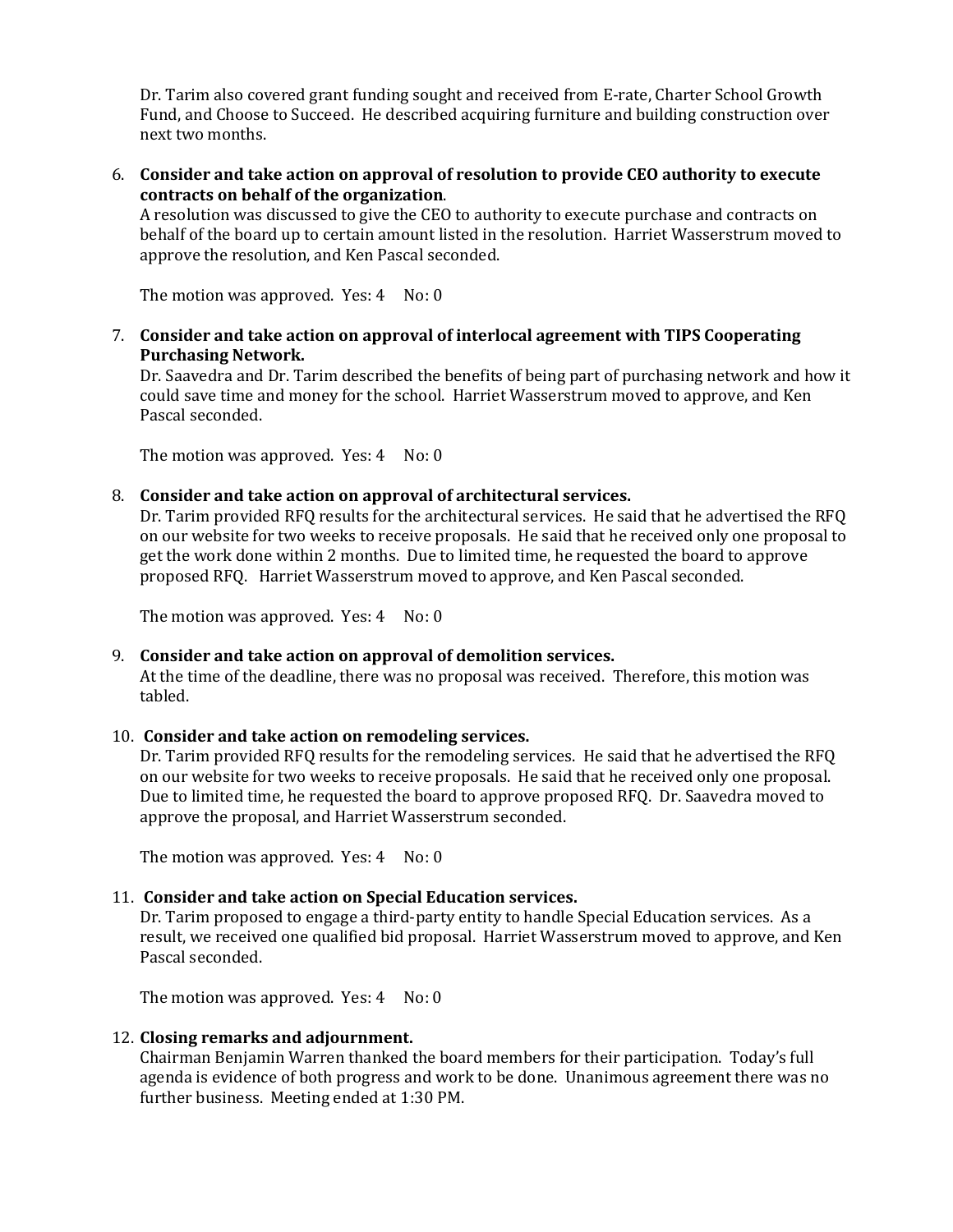# **PUBLIC NOTICE OF MEETING AGENDA**

## **THE ROYAL SCHOOL SYSTEM**

# **Board of Directors Regular Board Meeting**

**Date : June 8, 2021 (Tuesday)**<br>**Time :** 12:00 PM **Time** : 12:00 PM<br> **Location** : Online Zoo **Location :** Online Zoom Meeting

Due to the COVID-19 Coronavirus Pandemic and the governmental and administrative responses to that Pandemic, this meeting will be conducted by video conference in accordance with the governor's authorization concerning suspension of certain open meeting law requirements for Covid-19 Pandemic. A quorum of the Board will not be physically present at the registered office address. Neither will the presiding officer physically present there. Nevertheless, the meeting will be open to the public. Please access this agenda via the Royal Public School website as the time of the meeting approaches.

# **AGENDA ITEMS**

*Executive Session (Authorization): Closed Session for Any and All Reasons Permissible by Texas Law, including, but not limited to, Texas Government Code Sections 551.071, 551.072, 551.073, 551.074, 551.075, 551.076, 551.082, 551.083, 551.084, pertaining to any item listed on this agenda, as permitted by applicable law.*

#### 1. **Welcome and Call to Order**

The meeting was called to order at 12:07 PM by Chair Benjamin Warren.

2. **Roll Call**

Board members Mr. Benjamin Warren, Ms. Harriet Wasserstrum, Dr. Abelardo Saavedra, and Dr. Kenneth Pascal were present at the video conference. Additionally, CEO Soner Tarim, was in attendance.

#### 3. **Public Comments**

None.

### 4. **Approval of Previous Board Meeting Minutes**

The minutes of May 11, 2021, were reviewed and approved. Harriet Wasserstrum made a motion to approve, and Dr. Abelardo Saavedra seconded.

The motion was approved. Yes: 4 No: 0

#### 5. **CEO Report**

Dr. Soner Tarim started with the school's mission statement followed by comments on enrollments and marketing efforts using a variety of targeted outreach strategies, current applicant interest indicates we are on a pace to reach our goal of 288 starting students. For staffing, a principal, special education coordinator, operations manager as well as art and music specialists have been successfully recruited. Still recruiting twelve teachers, mostly bilingual. A major grant has been awarded. August 9, 2021 remains the official school start date.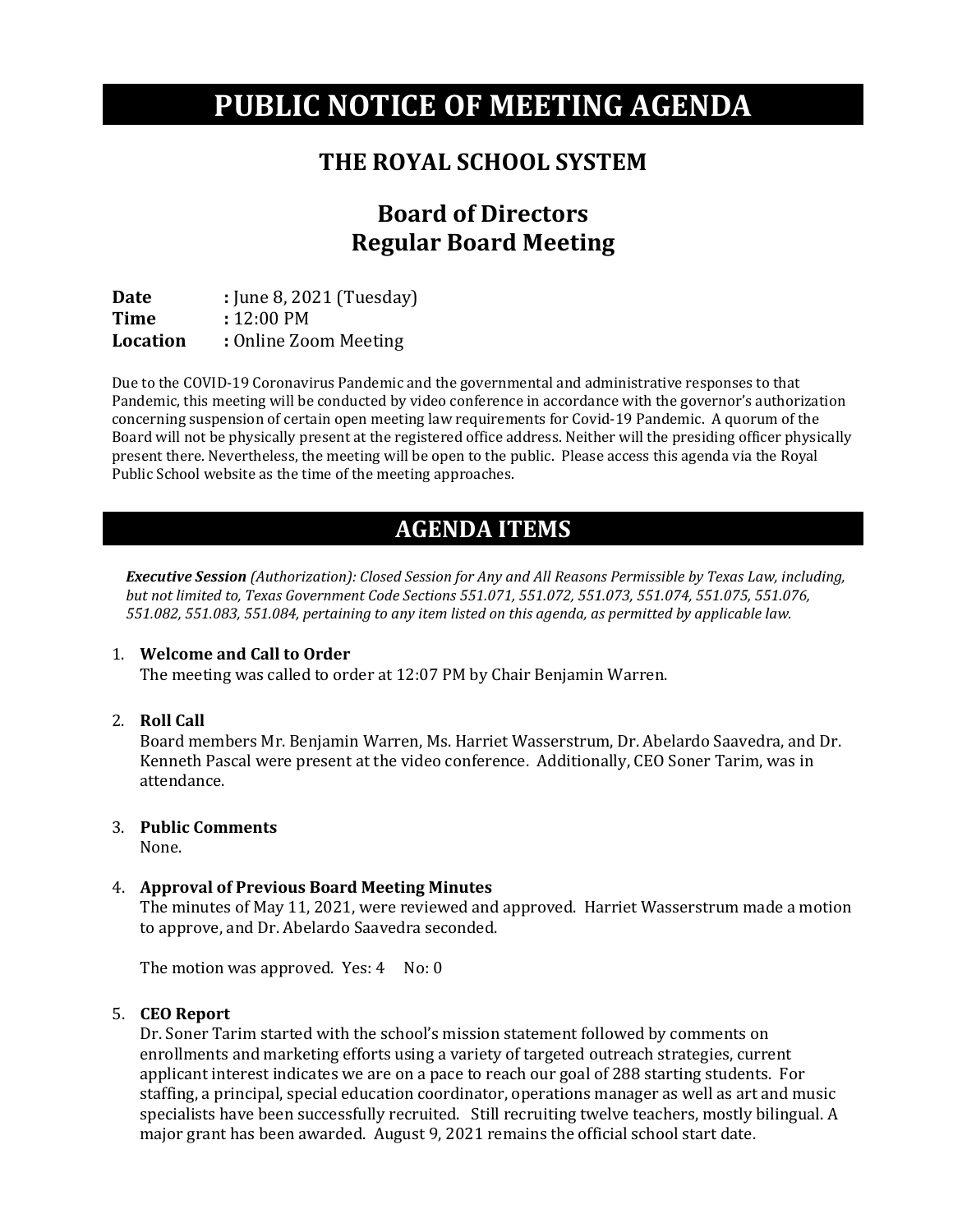Dr. Tarim also covered grant funding sought and received from various organizations. He described acquiring furniture and building construction over next two months.

#### 6. **Consider and take action on approval demolition services**

Demolition is still within budget. Abelardo Saavedra made a motion to approve, and Kenneth Pascal seconded.

The motion was approved. Yes:  $4$  No:  $0$ 

#### 7. **Closing remarks and adjournment.**

Hearing no additional comments, Chair Warren thanked the board members for their participation and ended the meeting at 1:25 PM.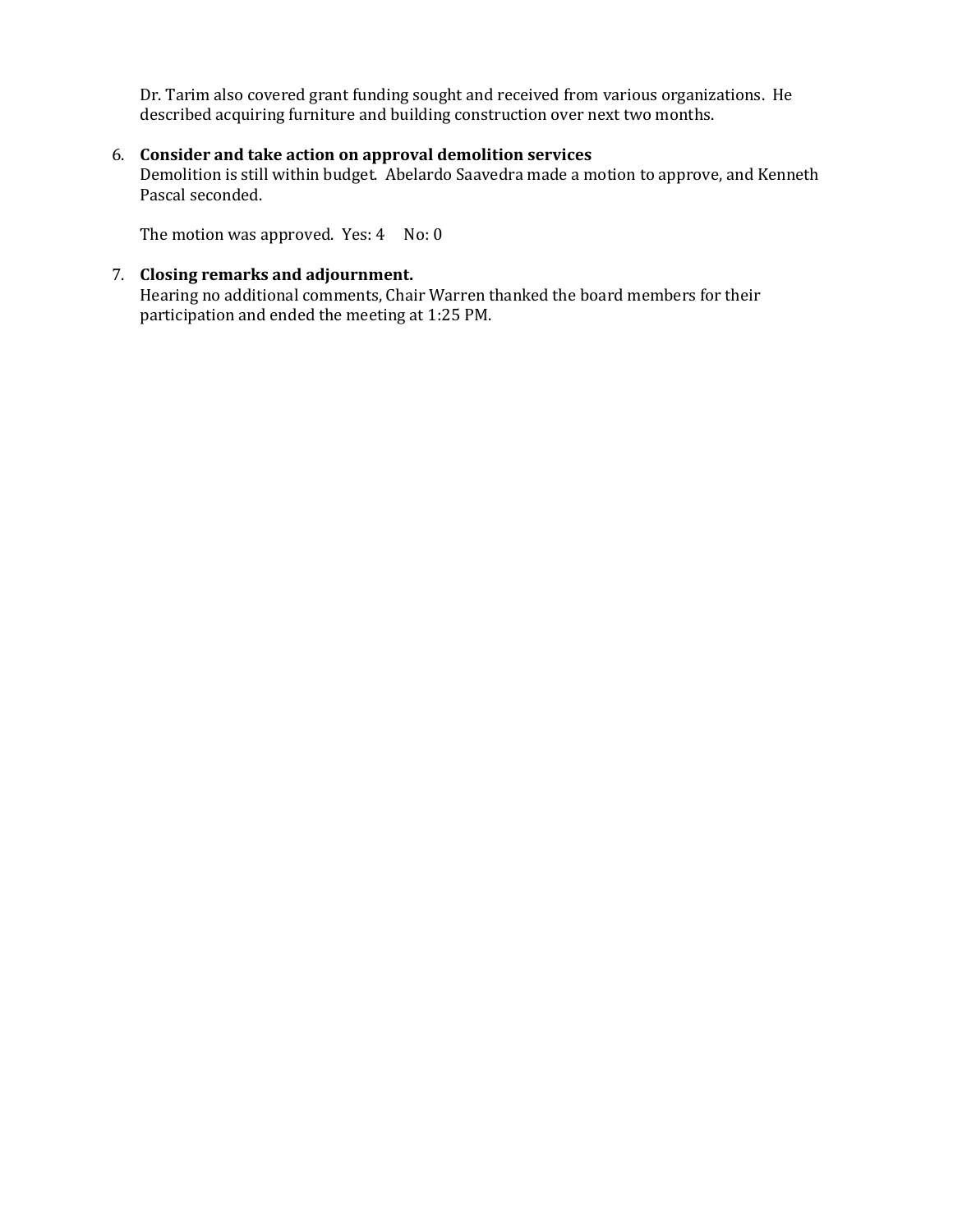# **PUBLIC NOTICE OF MEETING AGENDA & MINUTES**

## **THE ROYAL SCHOOL SYSTEM**

# **Board of Directors Regular Board Meeting**

**Date : July 13, 2021 (Tuesday)**<br>**Time :** 12:00 PM **Time** : 12:00 PM<br>**Location** : Online Zoo **Location :** Online Zoom Meeting

Due to the COVID-19 Coronavirus Pandemic and the governmental and administrative responses to that Pandemic, this meeting will be conducted by video conference in accordance with the governor's authorization concerning suspension of certain open meeting law requirements for Covid-19 Pandemic. A quorum of the Board will not be physically present at the registered office address. Neither will the presiding officer physically present there. Nevertheless, the meeting will be open to the public. Please access this agenda via the Royal Public School website as the time of the meeting approaches.

## **MINUTES**

#### 1. **Welcome and Call to Order**

Chairman Benjamin Warren called the meeting to order at 12:06 PM and greeted the participants.

#### 2. **Roll Call**

Board members Ms. Corina Cortez, Dr. Kenneth Pascal, Dr. Abelardo Saavedra, Ms. Harriet Wasserstrum, and Chairman Benjamin Warren were joined by Dr. Soner Tarim, CEO.

#### 3. **Public Comments**

None.

#### 4. **Approval of Previous Board Meeting Minutes**

The minutes of June 8, 2021, were reviewed and approved. Harriet Wasserstrum made a motion to approve, and Dr. Abelardo Saavedra seconded.

The motion was approved. Yes: 5 No: 0

#### 5. **CEO Report**

Dr. Soner Tarim gave detailed updates on enrollment, construction, and staffing. Enrollment targets with a goal of 24 students per class, the sections for each grade will be determined by the actual enrollment distribution. Projections for the first day of classes remain on track. He talked about the construction efforts in progress, including the front drive, window orders, fence work, bathroom upgrades, and marble tiles on the first floor. The top priority is finishing the K-2 space for immediate use on the first day of class. Teachers' training and PD have already begun, and Chair Warren commended the early priority on establishing a shared culture. Dr. Tarim noted the approval of a grant from the Charter School Growth Fund.

#### 6. **Consider and take action on approval textbook materials**

Dr. Tarim presented a list of the proposed textbooks to be approved for the upcoming school years. He said that all these textbooks from the TEA's adopted list and 100% TEKS aligned.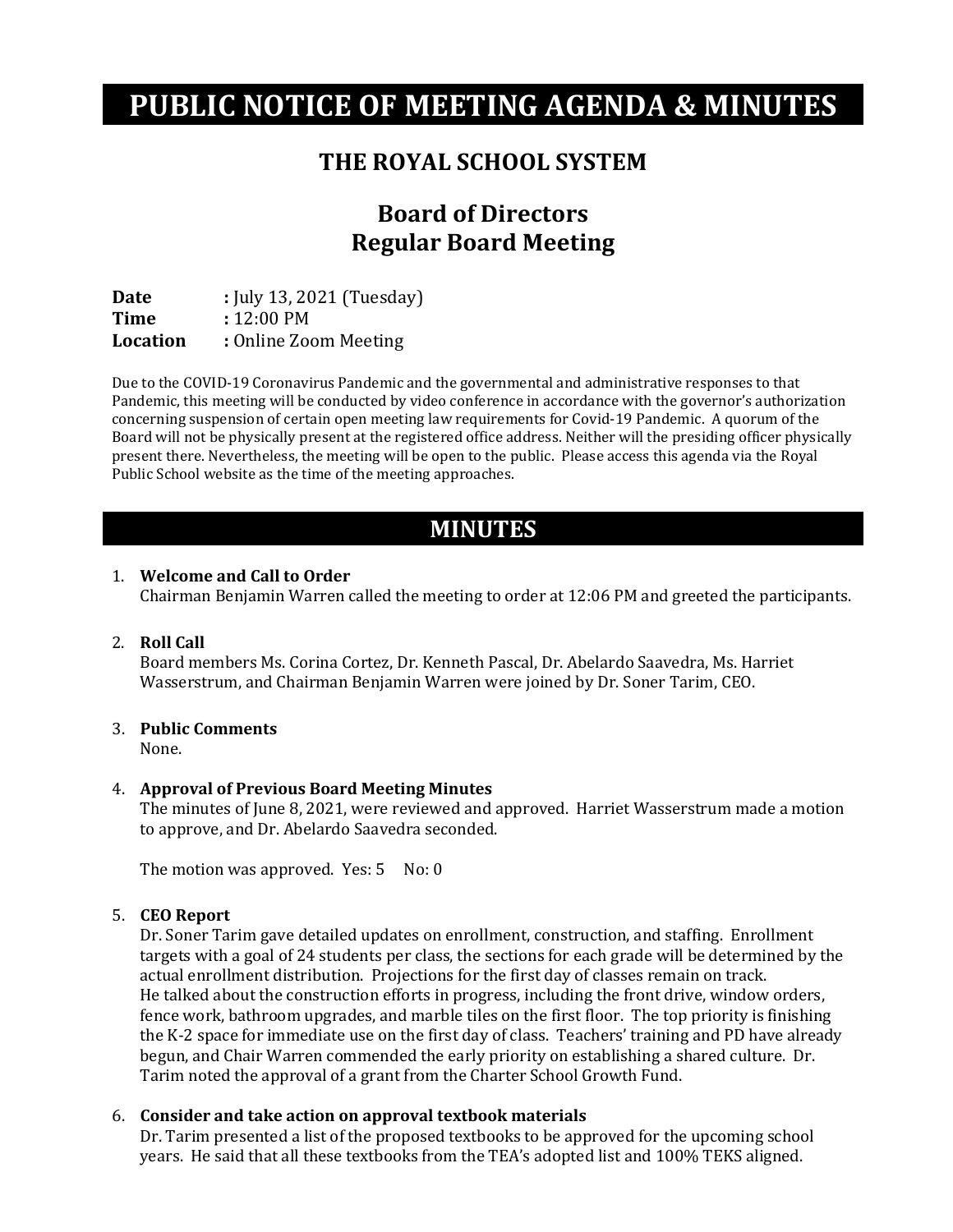Board members discussed the pros and cons of various books. Dr. Tarim stated that every student would be provided a computer that will allow access to reading material from home. A motion to approve was made by Harriet Wasserstrum and seconded by Abelardo Saavedra.

The motion was approved. Yes: 5 No: 0

#### 7. **Closing remarks and adjournment.**

Chair Warren thanked the Board members for support and guidance and Dr. Tarim for his leadership in starting a new school. The meeting ended at 1:03 PM.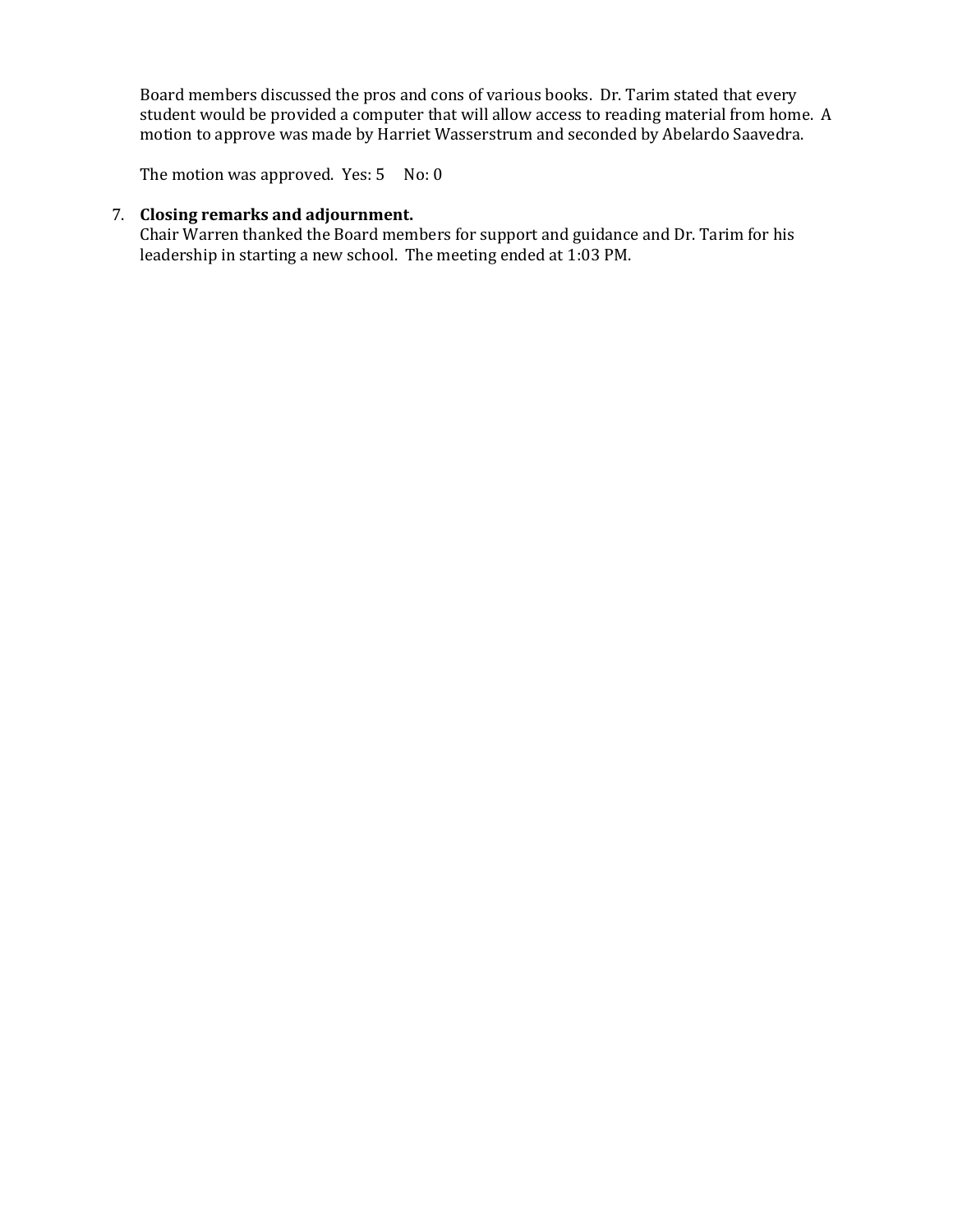# **PUBLIC NOTICE OF MEETING AGENDA & MINUTES**

## **THE ROYAL SCHOOL SYSTEM**

# **Board of Directors Regular Board Meeting**

**Date :** August 17, 2021 (Tuesday)<br> **Time :** 12:00 PM **Time** : 12:00 PM<br> **Location** : Online Zoo **Location :** Online Zoom Meeting

**https://us04web.zoom.us/j/8541359914?pwd=VzFLYkN3OEFncjBFU2hLNTRDNFhaZz09** (Click to join the meeting or copy and paste to your web browser) **Meeting ID: 854 135 9914**

**Passcode: royal**

Due to the COVID-19 Coronavirus Pandemic and the governmental and administrative responses to that Pandemic, this meeting will be conducted by video conference in accordance with the governor's authorization concerning suspension of certain open meeting law requirements for Covid-19 Pandemic. A quorum of the Board will not be physically present at the registered office address. Neither will the presiding officer physically present there. Nevertheless, the meeting will be open to the public. Please access this agenda via the Royal Public School website as the time of the meeting approaches.

## **MINUTES**

#### **1. Welcome and Call to Order**

Chairman Benjamin Warren called the meeting to order at 12:03 PM. He noted unforeseen challenges, creation of a family culture, and movement toward something special.

#### **2. Roll Call**

Board members Ms. Corino Cortez, Dr. Kenneth Pascal, Dr. Abelardo Saavedra, Ms. Harriet Wasserstrum, and Chairman Benjamin Warren were joined by Dr, Soner Tarim, CEO, and Nancy Li-Tarim.

#### **3. Public Comments**

None

#### **4. Approval of Previous Board Meeting Minutes (July 13, 2021)**

A motion to approve was made by Harriet Wasserstrum and seconded by Abelardo Saavedra. Approved unanimously.

#### **5. CEO Report**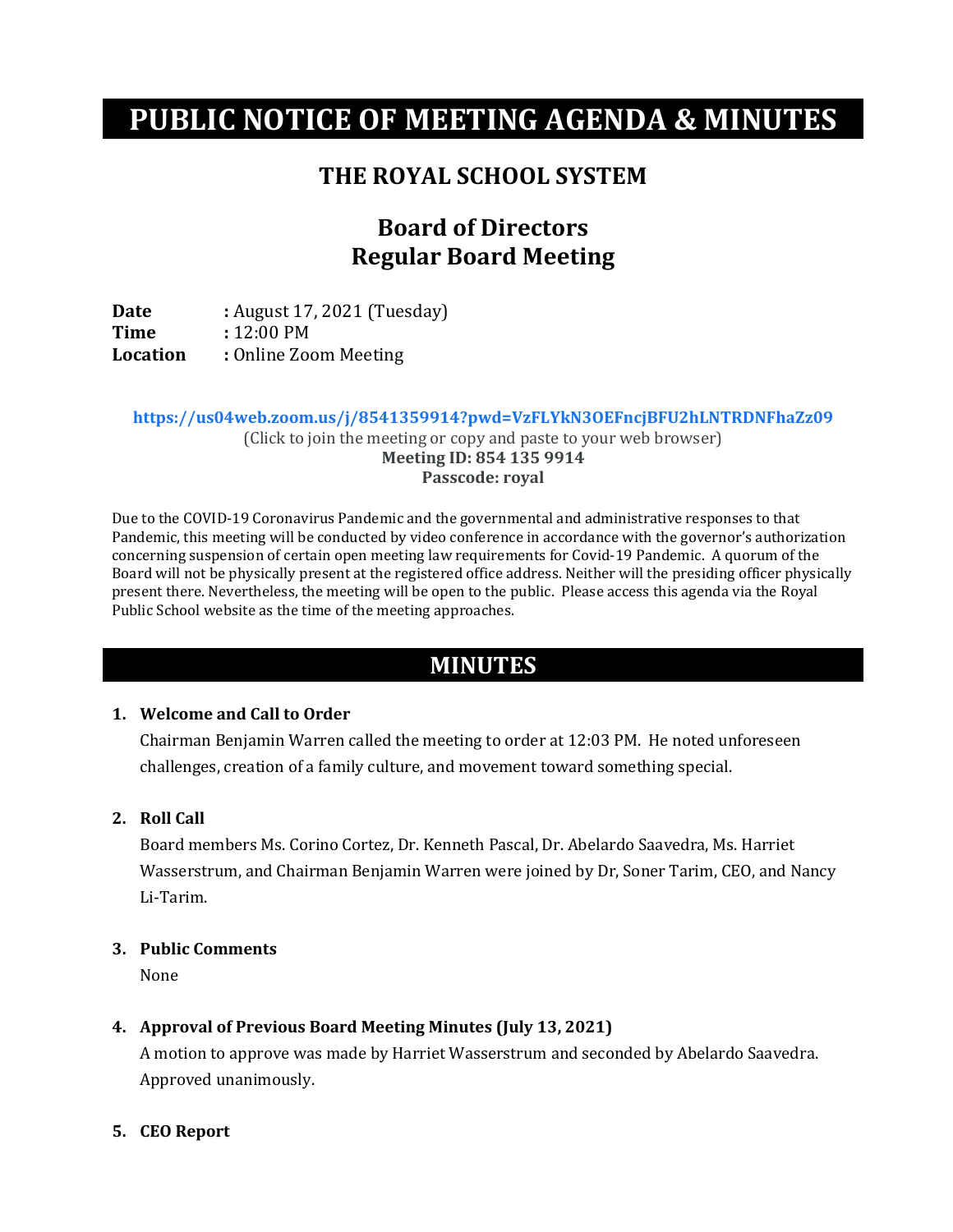Dr. Tarim began with the mission statement. The Board was then shown photographs of bright classrooms, artwork around school, spacious hallways with newly painted ceilings, new classroom windows, and redone bathrooms with marble. Construction was not completed on the front driveway and ornamental fence. Moving from construction to enrollment, 112 students attended the first day of school. The 112 does not include 44 who intended to enroll and 10 students with Covid. With a start goal of 288 students, efforts continue to finish closer to the target enrollment. A suggestion was made that newspapers, radio and other mass media might quickly get the message out about available spaces. The lower number of starting students will result in a reduction of state funding. Dr. Tarim has applied for grants which should offset the reduction in state funding. In a response to a question about the pandemic, Dr. Tarim stated that all Royal staff members have been vaccinated, and there is Covid testing at the school. The CEO concluded by reporting that fifty students participated in the after-school program.

### **6. Consider and Take Action on Approval Wellness and Nutrition Policy**

A sample policy was shared with the Board. The actual policy will be longer, add details about Covid, and reviewed by a lawyer. A motion to approve was made by Harriet Wasserstrum and seconded by Abelardo Saavedra. Approved unanimously.

### **7. Consider and Take Action on Cooperative Purchasing Agreement**

A motion to approve was made by Harriet Wasserstrum and seconded by Abelardo Saavedra. Approved unanimously.

#### **8. Consider and Take Action on CEO Contract Amendment (Executive Session)**

An increase in rental allowance amount was discussed in the closed session per month for CEO's rent in San Antonio was proposed by the Chair. This expense will be reviewed at the annual CEO evaluation. A motion to approve was made by Harriet Wasserstrum and seconded by Abelardo Saavedra. Approved unanimously.

### **9. Discussion about Board Training Calendar**

Twelve hours of continuing education must be completed by each Board member in 2021. If attending a conference in one of 6 approved content areas, a Board member's registration, travel, meal and lodging expenses will be covered. Dr. Tarim is to provide Board members with dates and topics of learning opportunities, including online.

#### **10. Closing Remarks and Adjournment**

Chair Warren thanked the Board members and CEO for contributions to an exciting start of the school year. The meeting ended at 1:19 PM.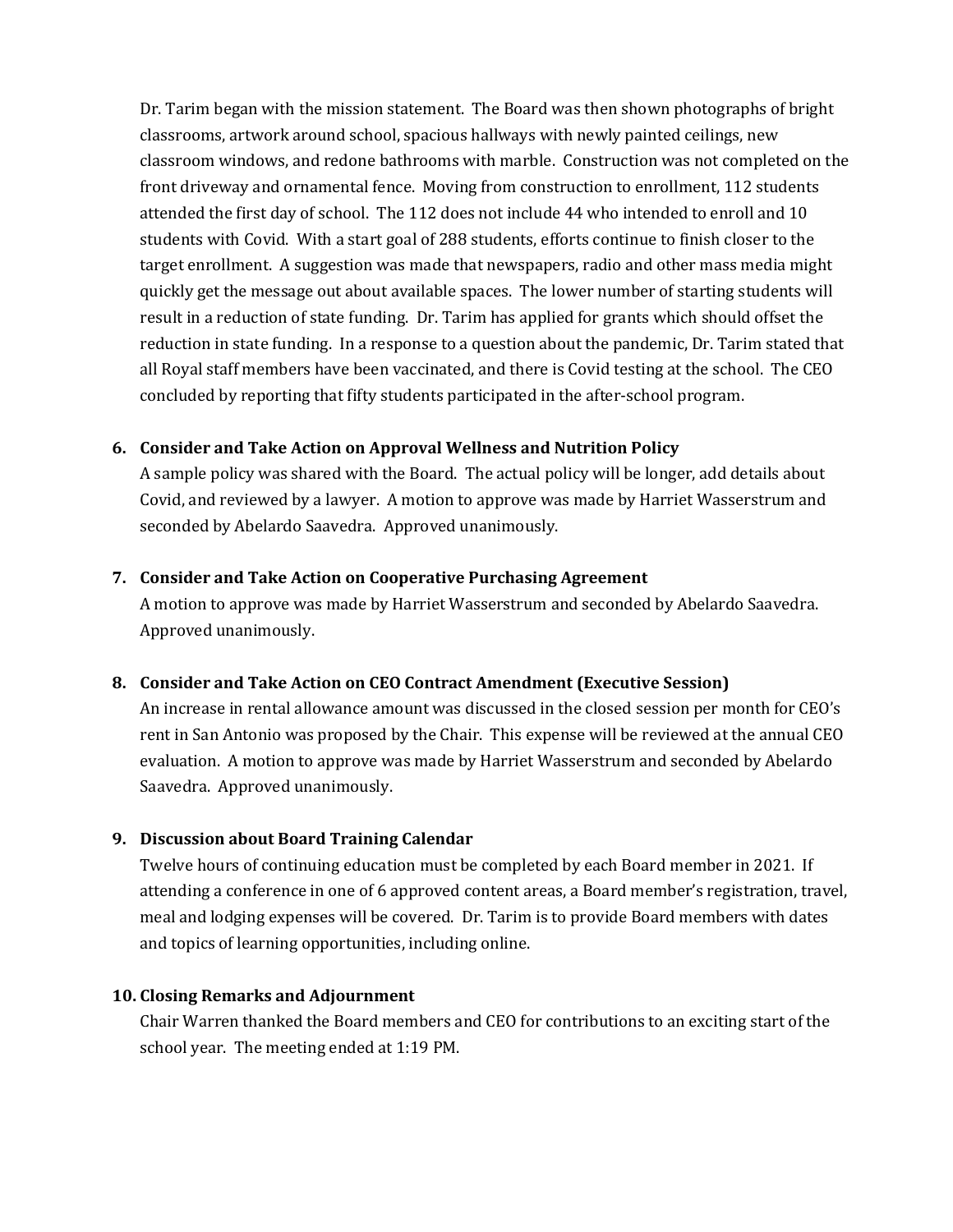# **PUBLIC NOTICE OF MEETING AGENDA & MINUTES**

### **THE ROYAL SCHOOL SYSTEM**

## **Board of Directors Regular Board Meeting**

**Date :** September 22, 2021 (Wednesday)<br> **Time :** 12:00 PM **Time :** 12:00 PM<br>**Location :** Online Zo **Location :** Online Zoom Meeting

**https://us04web.zoom.us/j/8541359914?pwd=VzFLYkN3OEFncjBFU2hLNTRDNFhaZz09** (Click to join the meeting or copy and paste to your web browser) **Meeting ID: 854 135 9914**

**Passcode: royal**

Due to the COVID-19 Coronavirus Pandemic and the governmental and administrative responses to that Pandemic, this meeting will be conducted by video conference in accordance with the governor's authorization concerning suspension of certain open meeting law requirements for Covid-19 Pandemic. A quorum of the Board will not be physically present at the registered office address. Neither will the presiding officer physically present there. Nevertheless, the meeting will be open to the public. Please access this agenda via the Royal Public School website as the time of the meeting approaches.

## **MINUTES**

#### **1. Welcome and Call to Order**

Chairman Benjamin Warren called the meeting to order at 12:04 PM. He noted that the first Royal School year was off to a positive start and acknowledged there were enrollment challenges.

#### **2. Roll Call**

Board members Ms. Cariño Cortez, Dr. Kenneth Pascal, Dr. Abelardo Saavedra, Ms. Harriet Wasserstrum, and Chairman Benjamin Warren were joined by Dr, Soner Tarim, CEO, Nancy Li-Tarim, and Allan Smith from Deutser.

#### **3. Public Comments**

None

#### **4. Approval of Previous Board Meeting Minutes (August 17, 2021)**

A motion to approve was made by Harriet Wasserstrum and seconded by Ms. Cariño Cortez. Approved unanimously.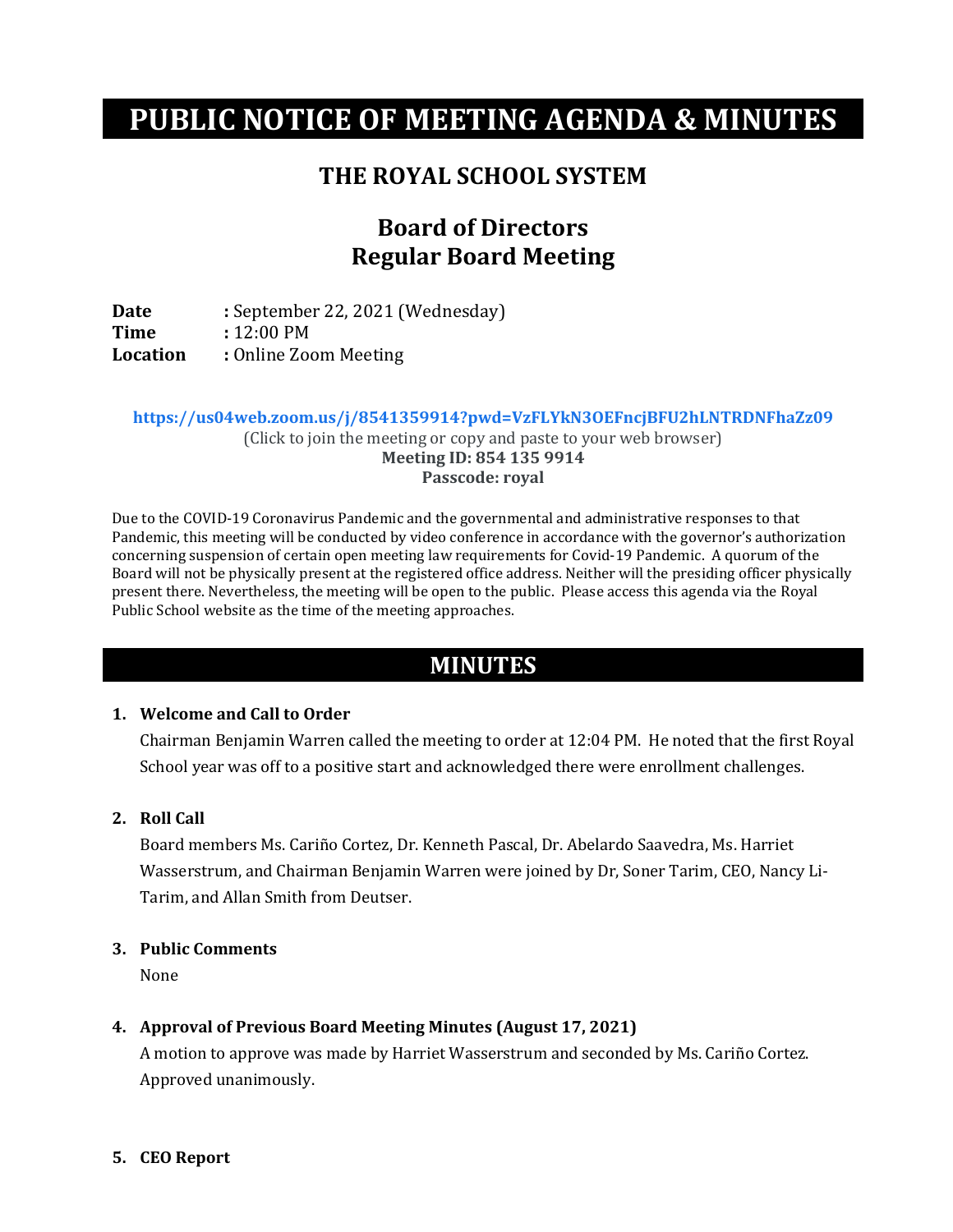Dr. Tarim began with the mission statement. The Board was informed enrollment was at 112. The school will continue to enroll students. Chair Warren asked about the prospect for mid-year enrollments. Dr. Pascal cited enrollments were down 20 percent at many schools due to the pandemic. In this very atypical year, he recommended that active recruitment continue from this point forward as parents return to work and children to schools. Related to growing enrollments next August, Dr. Tarim is exploring adding 3rd, 4th and possibly 5th grades. Turning to construction, the front driveway was approved by the city, and a digital sign is to be mounted

#### **6. Consider and Take Action on Local Marketing and Communication Company**

Five companies were reviewed prior to the Board meeting. Documents for two were discussed. After reviewing several factors, MVW Communications was recommended. Starting as soon as feasible, and no later than December, MVW Communications would be phased in and Deutser phased out to maintain continuity and avoid duplication. A motion to approve was made by Dr. Abelardo Saavedra and seconded by Ms. Harriet Wasserstrum. Unanimously approved (minus Ms. Cortez who had left the meeting).

### **7. Update and Presentation of Royal Way Book**

Allan Smith of Deutser presented the completed Royal Way Book. It summarizes the culture and intentionality of what it means to be part of Royal Public Schools. It can be used for various purposes depending on how far you want to take this.

#### **8. Consider and Take Action on Evaluation Metrics for the CEO (Executive Session)**

Chair Warren led a discussion on a proposed evaluation tool. Suggestions were made. Chair Warren asked that recommendations be sent to him by this Friday to be included in the final version.

#### **9. Discussion on Official School Opening**

Thursday, November 18, was the date to save on Board member and guest calendars to be in San Antonio in the afternoon.

#### **10. Discussion on Texas Charter School Conference**

To be held in Dallas, October 27 to 29, Board members were invited to attend as part of twelve hours state continuing education requirement for 2021. Expenses will be covered if able to participate. An online registration option is available. Dr. Tarim is the Royal contact and will keep the Board informed about continuing education opportunities.

#### **11. Closing remarks and adjournment**

Chair Warren thanked the Board members and CEO for their participation. The meeting ended at 1:35 PM.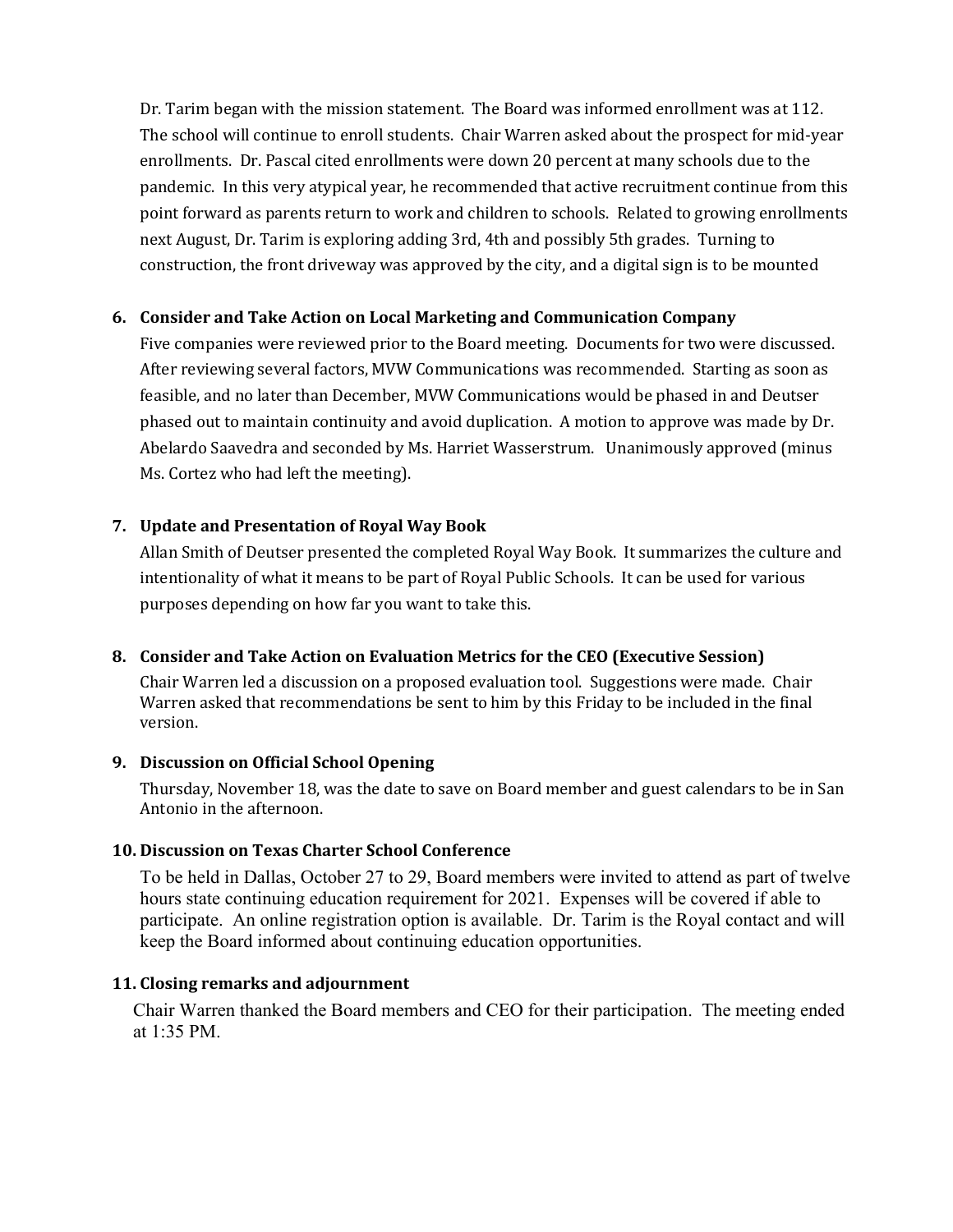# **PUBLIC NOTICE OF MEETING AGENDA &MINUTES**

### **THE ROYAL SCHOOL SYSTEM**

# **Board of Directors Regular Board Meeting**

**Date :** October 12, 2021 (Tuesday)<br> **Time :** 12:00 PM **Time** : 12:00 PM<br> **Location** : Online Zoo **Location :** Online Zoom Meeting

**https://us04web.zoom.us/j/8541359914?pwd=VzFLYkN3OEFncjBFU2hLNTRDNFhaZz09**

(Click to join the meeting or copy and paste to your web browser) **Meeting ID: 854 135 9914 Passcode: royal**

Due to the COVID-19 Coronavirus Pandemic and the governmental and administrative responses to that Pandemic, this meeting will be conducted by video conference in accordance with the governor's authorization concerning suspension of certain open meeting law requirements for Covid-19 Pandemic. A quorum of the Board will not be physically present at the registered office address. Neither will the presiding officer physically present there. Nevertheless, the meeting will be open to the public. Please access this agenda via the Royal Public School website as the time of the meeting approaches.

## **AGENDA ITEMS**

*Executive Session (Authorization): Closed Session for Any and All Reasons Permissible by Texas Law, including, but not limited to, Texas Government Code Sections 551.071, 551.072, 551.073, 551.074, 551.075, 551.076, 551.082, 551.083, 551.084, pertaining to any item listed on this agenda, as permitted by applicable law.*

#### **1. Welcome and Call to Order**

The meeting began at 12:11 PM with a greeting by Chair Warren.

**2. Roll Call**

Board members Benjamin Warren, Harriet Wasserstrom and Ken Pascal were joined by the Royal CEO, Dr. Soner Tarim.

#### **3. Public Comments**

None

#### **4. Approval of Previous Board Meeting Minutes (September 22, 2021)**

The date for the school opening ceremony was corrected to read November 18, 2021. A motion to approve was made by Harriet Wasserstrom and seconded by Ken Pascal. It was passed unanimously.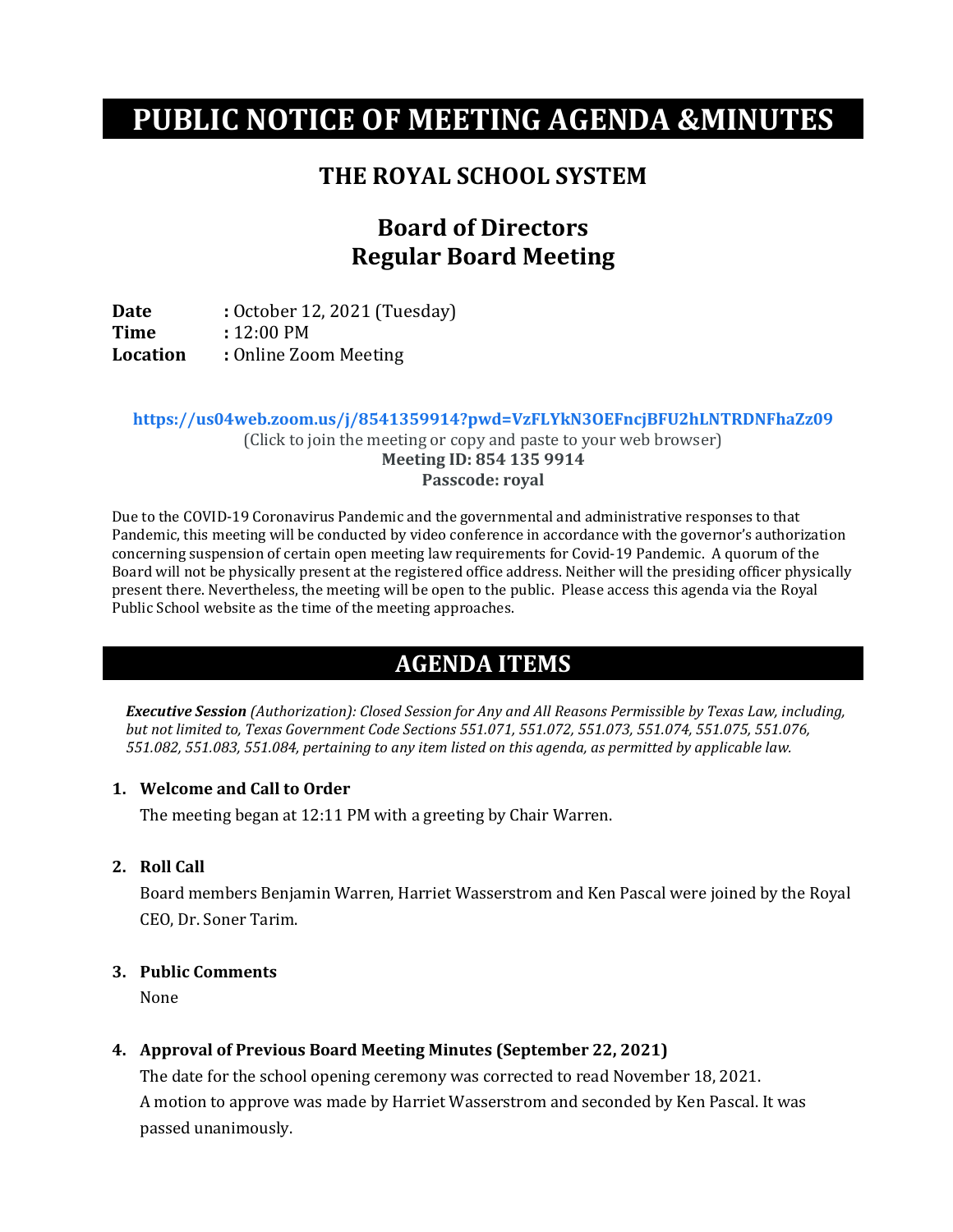#### **5. CEO Report**

Dr. Tarim stated the enrollment remained between 110 and 112. There are currently 48 students in kindergarten, 29 in first grade, and 35 in second grade. The front driveway is not finished, but parents are able to drive from the back parking lot to a point near the front of the cafeteria. Dr. Tarim gave several updates. On October 15 there will be a Robotics and Art Show. On October 28 there will be a pumpkin carving with parents. On November 3 and 4 there will be a T.E.A. onsite visit. The enrollment and marketing campaign is ongoing.

### **6. Consider and Take Action on Evaluation Metrics for the CEO (Executive Session)**

No closed session took place. The Chair Warren tabled this item indicating he would convene the Governance Committee later this week or early next. Dr. Pascal and he were to confer and produce an evaluation process that was "simple and workable." A motion to approve was made by Harriet Wasserstrom and seconded by Ken Pascal. It was passed unanimously.

### **7. Discussion on Official School Opening**

Board members were invited and encouraged to be present on the afternoon of November 18th for a very special occasion including students, parents, teachers, staff, and community leaders.

### **8. Discussion on Texas Charter School Conference**

From October 27 to 29 there will be the Texas Charter School Conference in Dallas (or online) with offerings which can support Board members meeting their 12 hours per year continuing education requirement.

#### **9. Closing Remarks and Adjournment**

The meeting ended at 1:20 PM.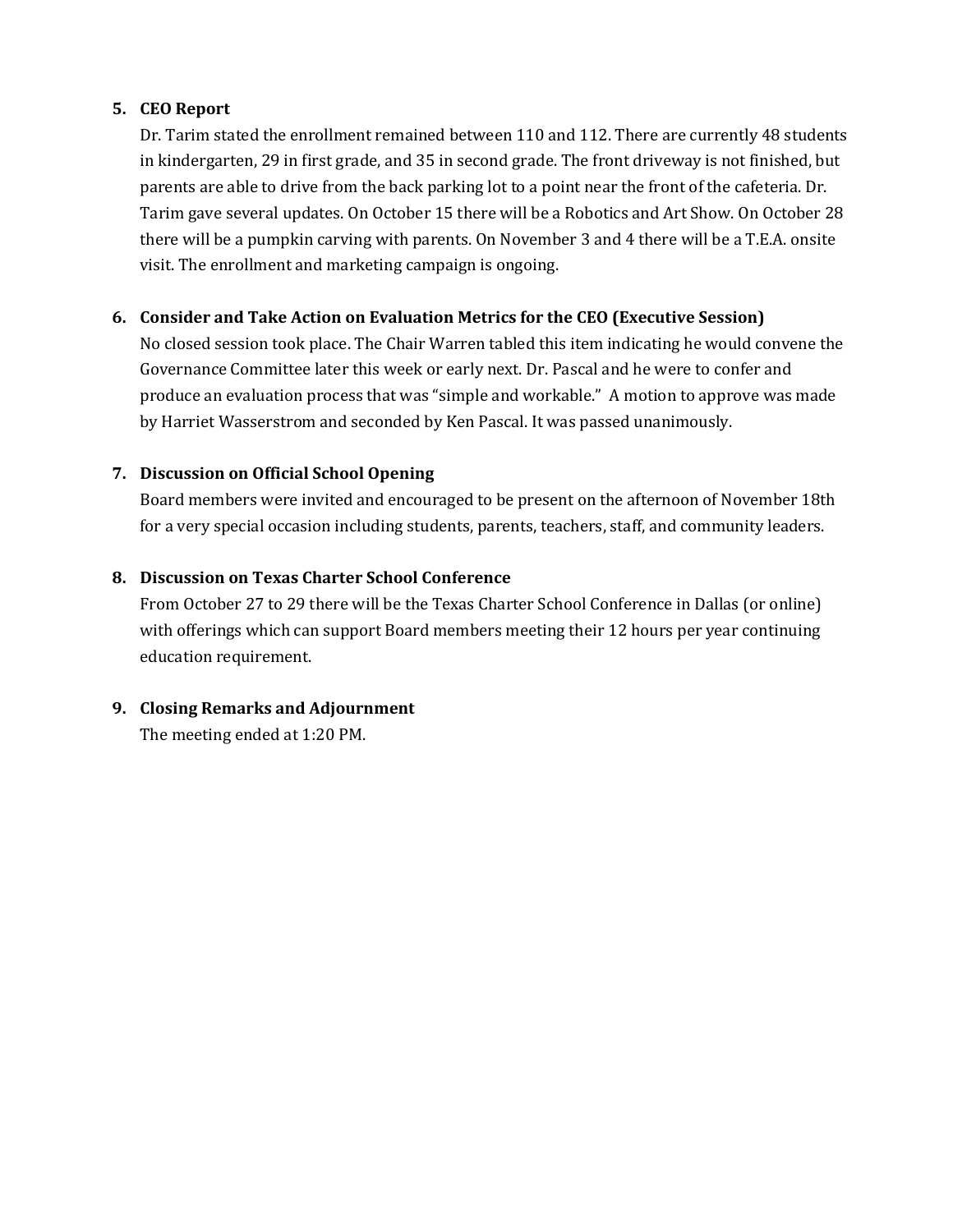# **PUBLIC NOTICE OF MEETING AGENDA &MINUTES**

### **THE ROYAL SCHOOL SYSTEM**

# **Board of Directors Regular Board Meeting**

**Date :** November 19, 2022 (Friday)<br>**Time :** 12:00 PM **Time** : 12:00 PM<br> **Location** : Online Zoo **Location :** Online Zoom Meeting

**https://us04web.zoom.us/j/8541359914?pwd=VzFLYkN3OEFncjBFU2hLNTRDNFhaZz09**

(Click to join the meeting or copy and paste to your web browser) **Meeting ID: 854 135 9914 Passcode: royal**

Due to the COVID-19 Coronavirus Pandemic and the governmental and administrative responses to that Pandemic, this meeting will be conducted by video conference in accordance with the governor's authorization concerning suspension of certain open meeting law requirements for Covid-19 Pandemic. A quorum of the Board will not be physically present at the registered office address. Neither will the presiding officer physically present there. Nevertheless, the meeting will be open to the public. Please access this agenda via the Royal Public School website as the time of the meeting approaches.

## **AGENDA ITEMS**

*Executive Session (Authorization): Closed Session for Any and All Reasons Permissible by Texas Law, including, but not limited to, Texas Government Code Sections 551.071, 551.072, 551.073, 551.074, 551.075, 551.076, 551.082, 551.083, 551.084, pertaining to any item listed on this agenda, as permitted by applicable law.*

#### **1. Welcome and Call to Order**

Benjamin Warren, the Chair, called the meeting to order at 12:06 PM.

**2. Roll Call**

Board members Benjamin Warren, Harriet Wasserstrum and Dr. Abelardo Saavedra were present at the meeting. Additionally, the Royal CEO, Dr. Soner Tarim was also present.

#### **3. Public Comments**

None

#### **4. Approval of Previous Board Meeting Minutes (October 12, 2021)**

The chair asked board members to review the October 12, 2021 meeting minutes one more time and make a motions to approved if there was no questions and concerns. Ms. Harriet Wasserstrum made a motion and seconded by Dr. Saavedra to approve the minutes. The minutes were approved unanimously.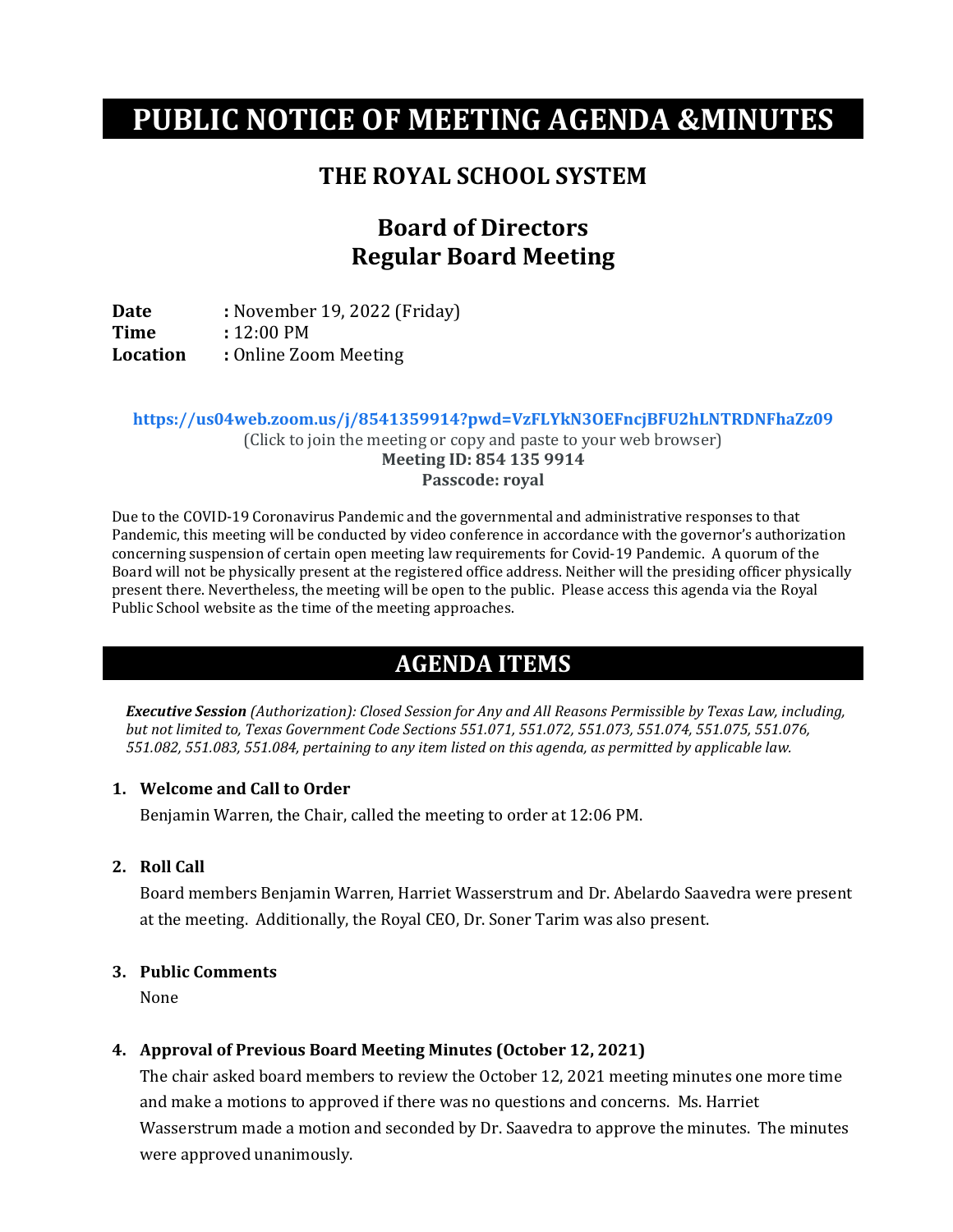#### **5. CEO Report**

Dr. Tarim talked about TEA onsite visit. He said that overall, the visit went well and completed successfully. Dr. Tarim also provided information about Royal enrollment, attendance, and the current state of the school. Dr. Tarim gave several updates regarding school activities involving students, parents, and faculty.

#### **6. Consider and Take Action on FERPA Policy**

Dr. Tarim mentioned that there are multiple policies to be approved in this meeting to comply and run organization effectively. He then provided copies of the policies. The first one is the FERPA policy that was prepared an outside law firm. He requested that this policy to be approved. Dr. Saavedra made a motion and Ms. Wasserstrum seconded. The motion was approved unanimously.

#### **7. Consider and Take Action on Attendance Manual**

Dr. Tarim mentioned provided a copy of the Attendance Manual to be approved. After careful review and consideration, Dr. Saavedra made a motion and seconded by Ms. Wasserstrum. The motion was approved unanimously.

#### **8. Consider and Take Action on Staff and Student Handbooks and Manuals**

The Staff and Student Handbooks were provided prior to the meeting like all other policy handbooks. After review of these handbooks, Dr. Saavedra made a motion and seconded by Ms. Wasserstrum. The motion was approved unanimously.

#### **9. Consideration and Take Action on Board Policies**

All board policies were provided for review prior to the meeting. After review, Dr. Saavedra made a motion and seconded by Ms. Wasserstrum. The motion was approved unanimously.

#### **10. Consider and Take Action on Board Fiscal Manual**

Dr. Tarim talked about the importance of the Board Fiscal Manual. He said that he works with the Region 20 to handle all of the accounting and finance matters. After careful review, Ms. Wasserstrum made a motion, it is seconded by Dr. Saavedra. The motion was approved unanimously.

#### **11. Consider and Take Action on Budget Amendment**

Dr. Tarim said that the budget amendment was necessary. Since the enrollment was lower than the expected we had to make up the differences with philanthropic support. There were several questions about food service, counseling services, and instructional expenses. Dr. Tarim said that some of the funding was moved among function codes. After careful consideration, Ms. Wasserstrum made a motion, seconded by Dr. Saavedra to approve the budget amendment. The motion was approved unanimously.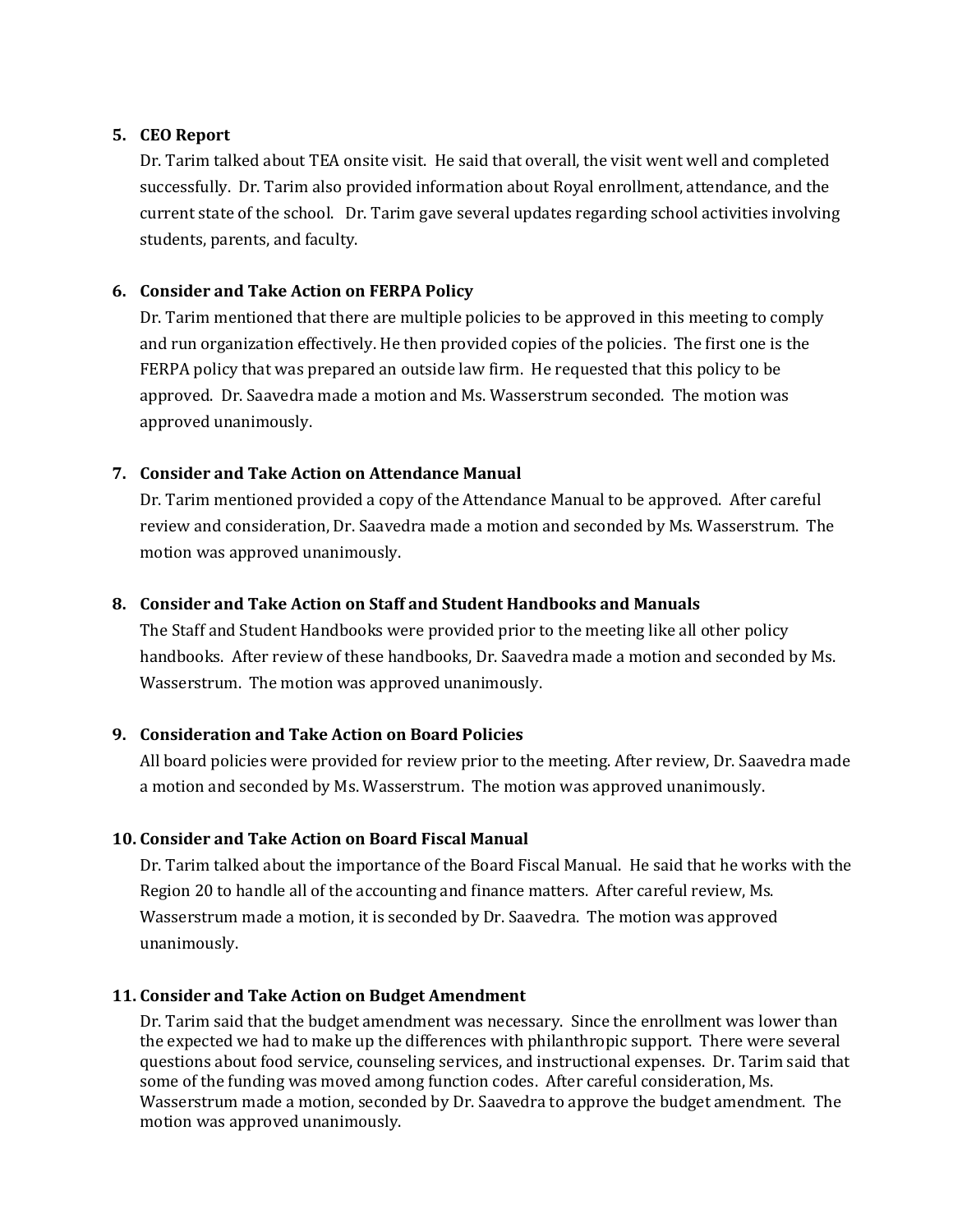#### **12. Consider and Take Action on Board Meeting Calendar**

Adaption of board calendar was discussed to see what the best time would be to meet to increase stakeholder participation. Mr. Warren proposed to have at least a quarterly meeting that meets at 5 PM of the day. No action was taken at this time, the item was tabled to the next meeting.

#### **13. Closing Remarks and Adjournment**

The meeting ended at 1:03 PM.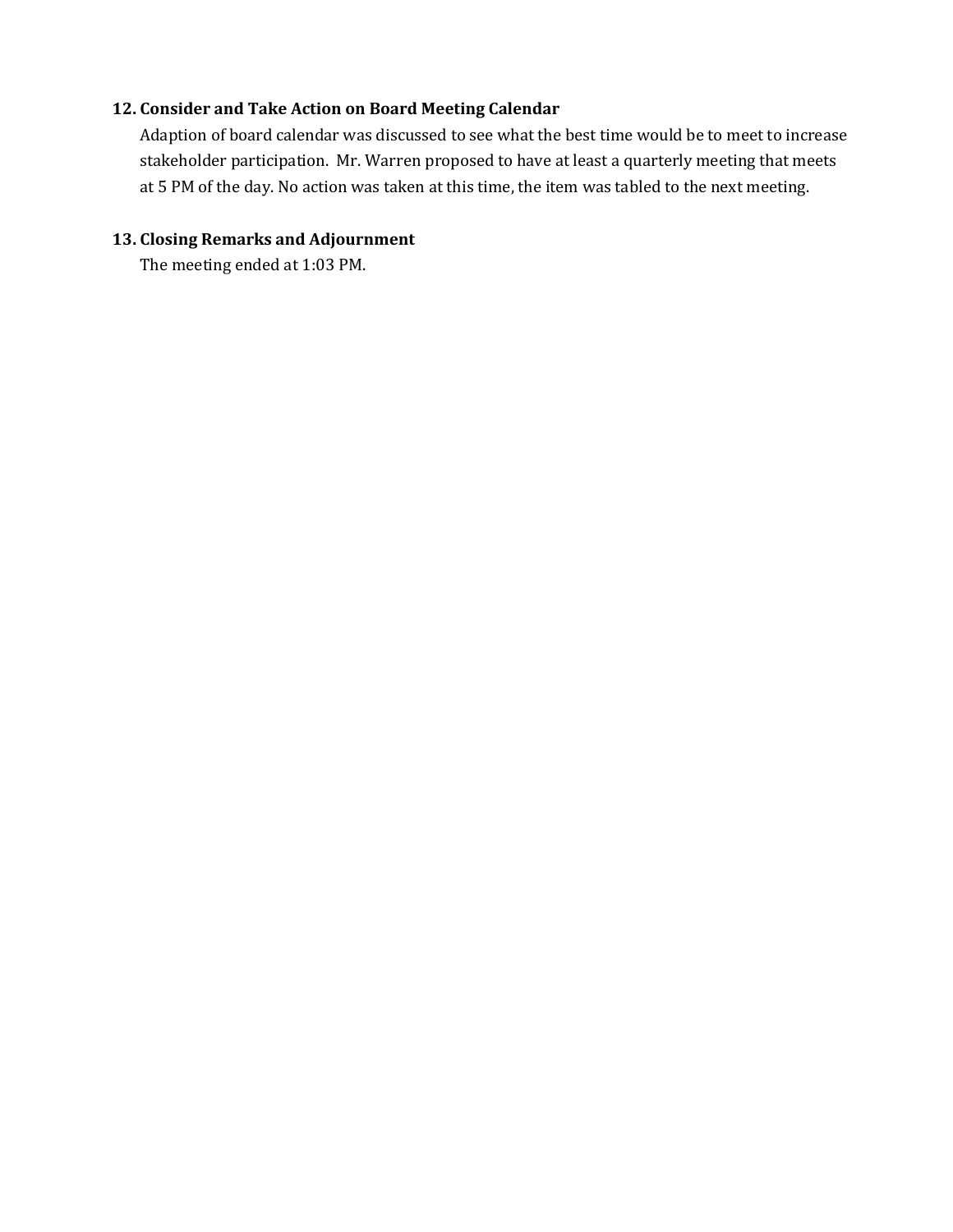# **PUBLIC NOTICE OF MEETING AGENDA &MINUTES**

### **THE ROYAL SCHOOL SYSTEM**

# **Board of Directors Regular Board Meeting**

**Date :** *January* 11, 2022 (Tuesday)<br> **Time :** 12:00 PM **Time** : 12:00 PM<br> **Location** : Online Zoo **Location :** Online Zoom Meeting

**https://us04web.zoom.us/j/8541359914?pwd=VzFLYkN3OEFncjBFU2hLNTRDNFhaZz09**

(Click to join the meeting or copy and paste to your web browser) **Meeting ID: 854 135 9914 Passcode: royal**

Due to the COVID-19 Coronavirus Pandemic and the governmental and administrative responses to that Pandemic, this meeting will be conducted by video conference in accordance with the governor's authorization concerning suspension of certain open meeting law requirements for Covid-19 Pandemic. A quorum of the Board will not be physically present at the registered office address. Neither will the presiding officer physically present there. Nevertheless, the meeting will be open to the public. Please access this agenda via the Royal Public School website as the time of the meeting approaches.

## **AGENDA ITEMS**

*Executive Session (Authorization): Closed Session for Any and All Reasons Permissible by Texas Law, including, but not limited to, Texas Government Code Sections 551.071, 551.072, 551.073, 551.074, 551.075, 551.076, 551.082, 551.083, 551.084, pertaining to any item listed on this agenda, as permitted by applicable law.*

#### **1. Welcome and Call to Order**

The meeting began at 12:08 PM with a greeting by Chair Warren.

**2. Roll Call**

Board members Benjamin Warren, Cariño Cortez, Harriet Wasserstrum and Dr. Abelardo Saavedra were joined by the Royal CEO, Dr. Soner Tarim.

#### **3. Public Comments**

None

**4. Approval of Previous Board Meeting Minutes (November 19, 2021)**

This item was postponed because the minutes were not ready at the time of the meeting.

#### **5. CEO Report**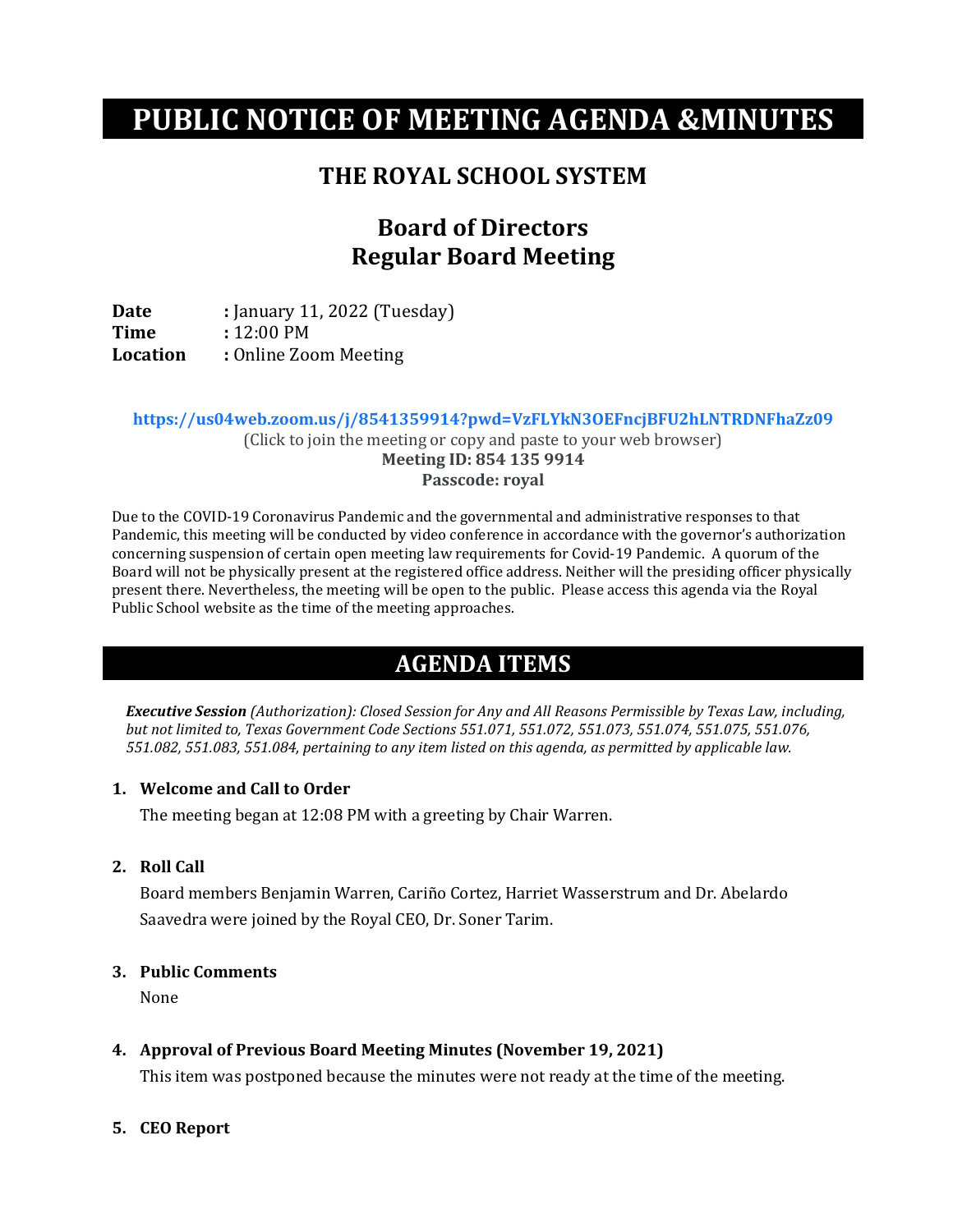Dr. Tarim provided information about Royal enrollment, attendance, and the current state of COVID related matters. Dr. Tarim gave several updates regarding school activities involving students, parents, and faculty.

#### **6. Consider and Take Action on Approval of Special Education Coop. Agreement**

No closed session took place. Dr. Tarim proposed to change Special Education Service provider company due to high cost. He proposed that Royal participate in the San Antonio Sp. Ed. Coop services. He provided a copy of the agreement. After a review, motion was made by Dr. Saavedra and seconded by Harriet Wasserstrum. It was passed unanimously.

### **7. Consider and Take Action on Approval of Board Meeting Calendar**

Dr. Tarim prepared a list that consisted of Board meeting dates. As usually, he proposed to continue to hold board meetings on the second Tuesday of each month unless there is a conflict. Benjamin proposed to have a quarterly 5 PM meetings to increase stakeholder and parent participation. Based on this recommendation, a list of dates was prepared and submitted to approval. A motion was made by Dr. Saavedra and seconded by Harriet Wasserstrum. The motion was approved unanimously.

### **8. Consider and Take Action on Board Training Date(s)**

As part of a TEA requirement, Dr. Tarim said that all members must complete 12 hours board training in one calendar year. He said that if decided a date he could hire a consultant to provide training. Everyone was available on February 19, 2022 to have the board training. A motion was made by Dr. Saavedra and seconded by Harriet Wasserstrum. The motion was approved unanimously.

### **9. Consideration or Nomination of a New Board Member**

Benjamin reminded that since the departure of one of our board members, we are actively seeking candidates to fill the fifth spot. After careful considerations, Benjamin proposed Ray Tijerina as the fifth member of Royal Public Schools. Everyone felt that he could be a good candidate. Benjamin said that he would like to have a meeting before the next meeting so that he can be fully nominated to the board.

#### **10. Closing Remarks and Adjournment**

The meeting ended at 1:09 PM.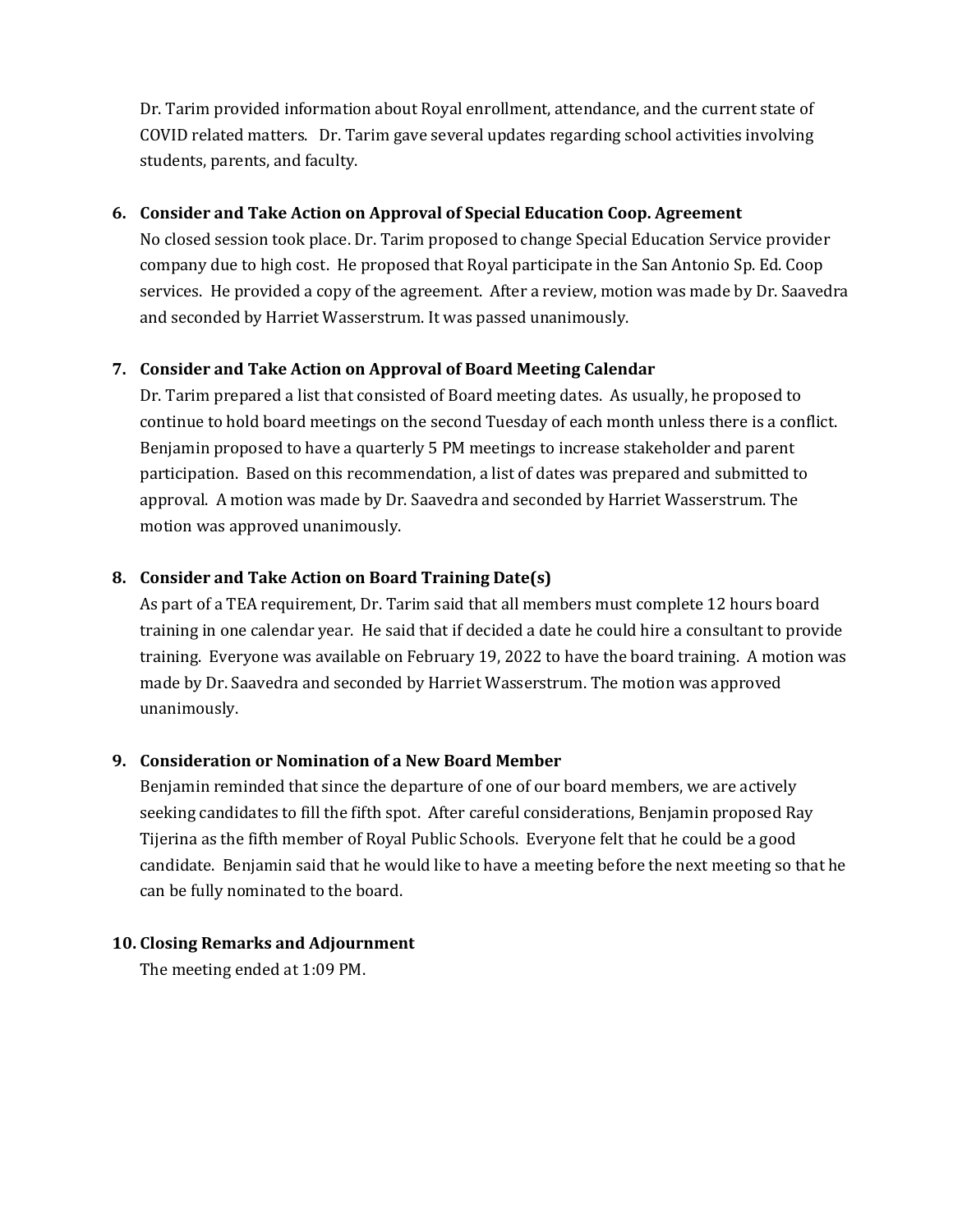# **PUBLIC NOTICE OF MEETING AGENDA & MINUTES**

## **THE ROYAL SCHOOL SYSTEM**

# **Board of Directors Regular Board Meeting**

**Date :** March 15, 2022 (Tuesday)<br> **Time :** 5:00 PM **Time** : 5:00 PM<br>**Location** : Online Zo **Location :** Online Zoom Meeting

<https://us04web.zoom.us/j/8541359914?pwd=VzFLYkN3OEFncjBFU2hLNTRDNFhaZz09>

Meeting ID: 854 135 9914 Passcode: royal

Due to the COVID-19 Coronavirus Pandemic and the governmental and administrative responses to that Pandemic, this meeting will be conducted by video conference in accordance with the governor's authorization concerning suspension of certain open meeting law requirements for Covid-19 Pandemic. A quorum of the Board will not be physically present at the registered office address. Neither will the presiding officer physically present there. Nevertheless, the meeting will be open to the public. Please access this agenda via the Royal Public School website as the time of the meeting approaches.

## **AGENDA ITEMS**

*Executive Session (Authorization): Closed Session for Any and All Reasons Permissible by Texas Law, including, but not limited to, Texas Government Code Sections 551.071, 551.072, 551.073, 551.074, 551.075, 551.076, 551.082, 551.083, 551.084, pertaining to any item listed on this agenda, as permitted by applicable law.*

#### **1. Welcome and Call to Order**

The Chair, Benjamin Warren, started the meeting with welcoming greetings at 5:06 PM.

#### **2. Roll Call**

Board members Benjamin Warren, Cariño Cortez, Harriet Wasserstrum and Dr. Abelardo Saavedra were joined by the Royal CEO, Dr. Soner Tarim.

#### **3. Public Comments**

None

### **4. Approval of Previous Board Meeting Minutes (11/19/2021 & 1/11/2022)**

Previous two board meeting minutes (November 19, 2021, and January 11, 2022) were presented to the board prior to the meeting. After review of these minutes, Dr. Abe Saavedra made a motion the approve them. Ms. Cortz seconded the motion. The motion to approve both minutes was approved unanimously.